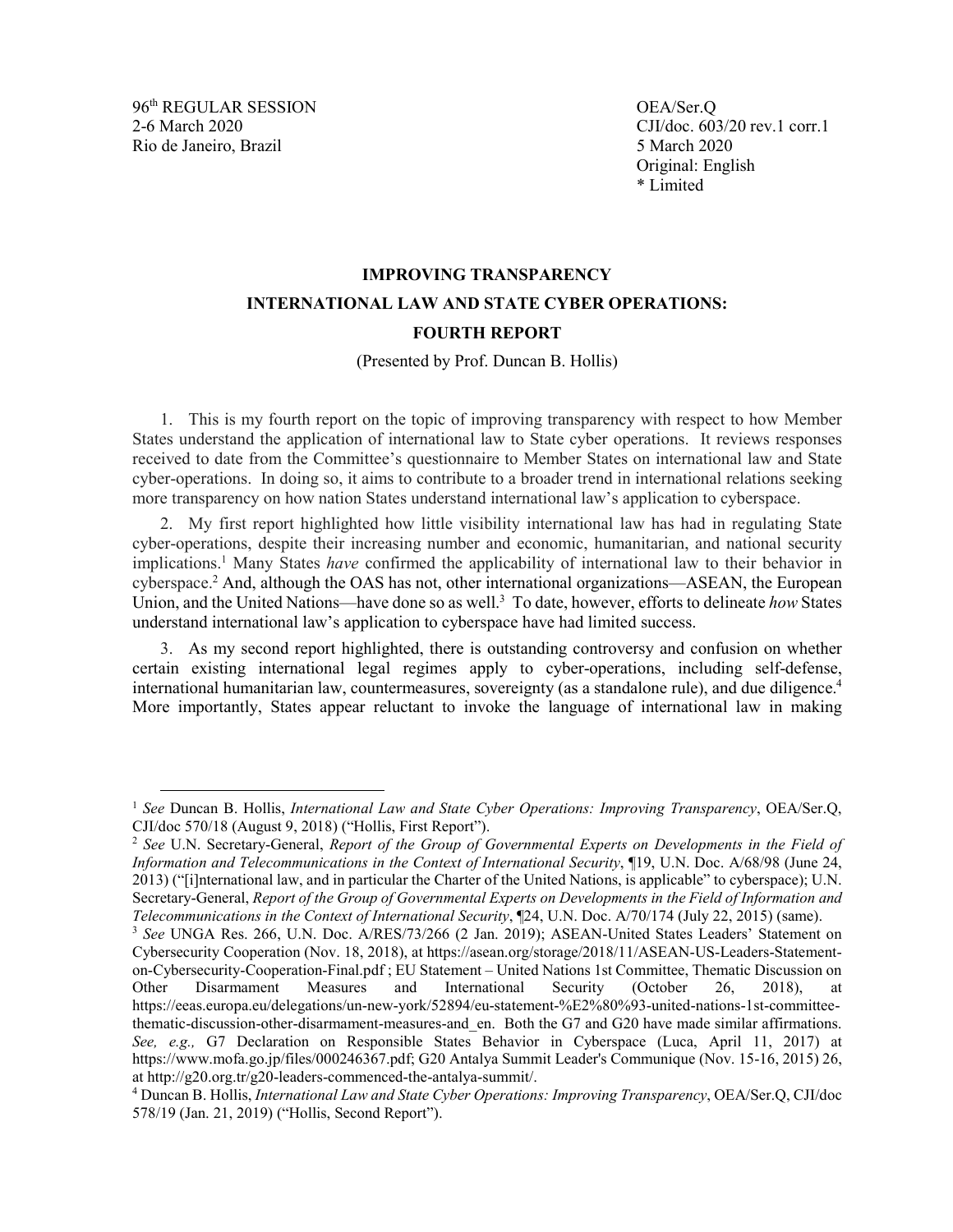accusations about other State's cyber-operations.<sup>5</sup> In one notable exception, in 2018 five states (Australia, Canada, the Netherlands, New Zealand, and the United Kingdom) accused the GRU— Russia's military intelligence arm—of responsibility for a series of cyber operations, including those targeting the Organization for the Prohibition of Chemical Weapons (OPCW) and the World Anti-Doping Agency (WADA). The U.K. Foreign Secretary suggested that Russia had a "desire to operate without regard to international law or established norms" while the Netherlands suggested, more broadly, that these Russian activities "undermine the international rule of law."6 Unfortunately, these accusations did not delineate whether all of the GRU's alleged operations violated international law or if only some did; nor did they elaborate which international laws the accusers believed were violated.

<span id="page-1-2"></span><span id="page-1-1"></span><span id="page-1-0"></span>4. In recent years, a number of States have begun to offer *some* elaborations on how international law applies in cyberspace. Beginning in 2012, the United States began to offer its views in a series of speeches and statements.<sup>7</sup> In 2018, the United Kingdom's Attorney General made an important statement of U.K. views.8 In the ensuing years, a number of other States have begun to offer their own detailed

 <sup>5</sup> *See* Dan Efrony and Yuval Shany, *A Rule Book on the Shelf? Tallinn Manual 2.0 on Cyber-Operations and Subsequent State Practice,* 112 AJIL 583, 594 (2018); Duncan B. Hollis & Martha Finnemore, *Beyond Naming*  and Shaming: Accusations and International Law in Global Cybersecurity, EURO. J. INT'L L. (forthcoming 2020). <sup>6</sup> Press Release, Foreign Commonwealth Office, *UK exposes Russian cyber-attacks*(Oct. 4, 2018); NCSC, *Reckless campaign of cyber attacks by Russian military intelligence service exposed* (Oct. 4, 2018), at https://www.ncsc.gov.uk/news/reckless-campaign-cyber-attacks-russian-military-intelligence-service-exposed; Netherlands Ministry of Defense, *Netherlands Defence Intelligence and Security Service disrupts Russian cyber* 

*operation targeting OPCW* (Oct. 4, 2018), at https://english.defensie.nl/latest/news/2018/10/04/netherlandsdefence-intelligence-and-security-service-disrupts-russian-cyber-operation-targeting-opcw.

Canada's accusation incorporated both formulations. Press Release, Global Affairs Canada, *Canada Identifies Malicious Cyber-Activity by Russia* (Oct. 4, 2018) at https://www.canada.ca/en/globalaffairs/news/2018/10/canada-identifies-malicious-cyber-activity-by-russia.html (Russian activity demonstrates "a disregard for international law and undermine[s] the rules-based international order."). In contrast, Australia and New Zealand accused Russia of "malicious cyber activity" without referencing international law at all. *See, e.g.,*  Press Release, New Zealand Government Communications Security Bureau, *Malicious Cyber Activity Attributed to Russia* (October 4, 2018), at https://www.gcsb.govt.nz/news/malicious-cyber-activity-attributed-to-russia/; Media Release, Prime Minister of Australia, *Attribution of a Pattern of Malicious Cyber Activity to Russia* (Oct. 4, 2018), athttps://www.pm.gov.au/media/attribution-pattern-malicious-cyber-activity-russia.

<sup>&</sup>lt;sup>7</sup> See, e.g., Brian Egan, *Remarks on International Law and Stability in Cyberspace* (Nov. 10, 2016), *in* DIGEST OF U.S. PRACTICE IN INT'L LAW. 815 (2016); *U.S. Submission to Group of Governmental Experts on Developments in the Field of Information and Telecommunications in the Context of International Security* (Oct. 2016), *in* DIGEST OF U.S. PRACTICE IN INT'L LAW. 823 (2016); *U.S. Submission to Group of Governmental Experts on Developments in the Field of Information and Telecommunications in the Context of International Security* (Oct. 2014), *in* DIGEST OF U.S. PRACTICE IN INT'L LAW. 732 (2014); Harold Koh, *International Law in Cyberspace* (Sept. 18, 2012), *in*  DIGEST OF U.S. PRACTICE IN INT'L LAW. 593 (2012).

<sup>8</sup> Jeremy Wright, QC, MP, *Cyber and International Law in the 21st Century* (May 23, 2018) https://www.gov.uk/government/speeches/cyber-and-international-law-in-the-21st-century ("U.K. Views").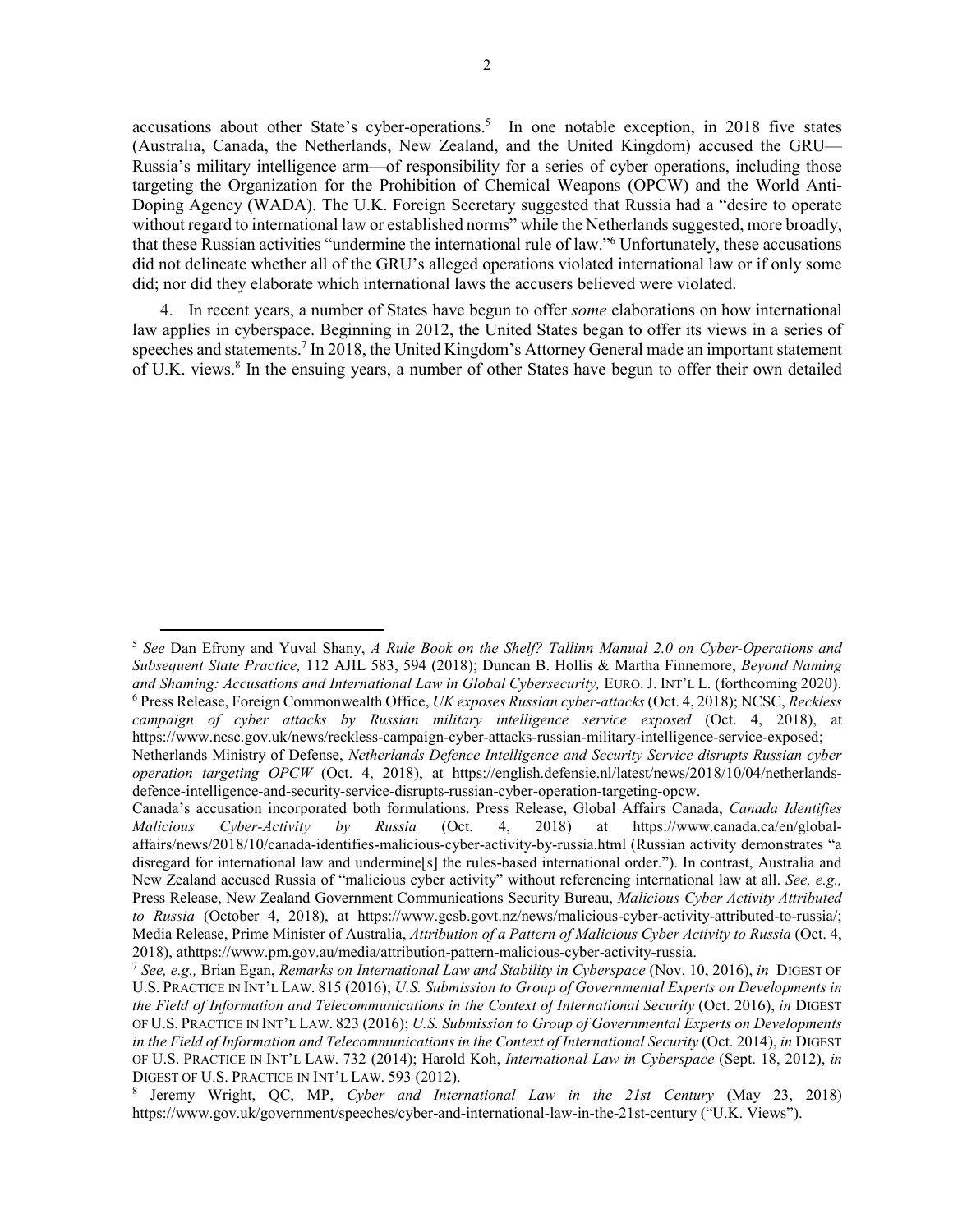<span id="page-2-3"></span><span id="page-2-2"></span><span id="page-2-1"></span>perspectives, including Australia,<sup>9</sup> Estonia,<sup>10</sup> France,<sup>11</sup> and the Netherlands.<sup>12</sup> Although a welcome development, the number and specificity of these statements has not (yet) been sufficient to rely on them as evidence of general state practice or *opinio juris*. 13

5. Several non-State actors have sought to fill in this information deficit by offering their own views on how customary international law regulates State cyber-operations. The two most prominent sets of voices are undoubtedly those of the International Committee of the Red Cross (ICRC) and the Independent Group of Experts who authored the *Tallinn Manuals*. <sup>14</sup> It is clear, however, that not all States regard their contents as reflecting international law.15

6. With the Committee's support, my second report detailed a plan to focus on *transparency* with respect to how States understand international law's application to cyber operations. Specifically, I proposed—and the Committee approved—circulating a questionnaire to OAS Member States on some of the most relevant international legal questions. The project has three discrete goals:

- <span id="page-2-0"></span>a. To identify areas of convergence in how States understand which international legal rules apply and how they do so. When combined with existing statements from States outside the region, their uniformity of views may provide further evidence for delineating the relevant customary international law rules.
- b. To identify divergent views on what international laws apply and how they do so. This may help

armees/communique\_la-france-s-engage-a-promouvoir-un-cyberespace-stable-fonde-sur-la-confiance-et-le-

respect-du-droit-international ("French Ministry of Defense Views"). I have not labeled these as "French views" as at least one scholar has pointed out that the document is authored by the French Ministry of Defense and its contents may not be attributable to the French State as a whole. See Gary Corn, *Punching on the Edges of the Gray Zone, Iranian Cyber Threats and State Cyber Responses,* JUST SECURITY (Feb. 11, 2020) ("it should be noted that despite numerous assertions to the contrary, the French document does not claim to be the official position of the French government. It was written and published by the French Ministère des Armées (MdA), in the same vain as the DoD Law of War Manual which does not necessarily reflect the views of the U.S. Government as a whole.").<br><sup>12</sup> Letter from Minister of Foreign Affairs to President of the House of Representatives on the international le

*order in cyberspace*, July 5, 2019, Appendix 1, at https://www.government.nl/ministries/ministry-of-foreignaffairs/documents/parliamentary-documents/2019/09/26/letter-to-the-parliament-on-the-international-legal-orderin-cyberspace ("The Netherlands Views").<br><sup>13</sup> See, e.g., Egan, *supra* note 7, at 817.

 <sup>9</sup> *Australian Mission to the United Nations, Australian Paper—Open Ended Working Group on Developments in the Field of Information and Telecommunications in the context of International Security* (Sept. 2019) https://s3.amazonaws.com/unoda-web/wp-content/uploads/2019/09/fin-australian-oewg-national-paper-Sept-2019.pdf ("Australian Views").

<sup>10</sup> Kersti Kaljulaid, President of Estonia, *Speech at the opening of CyCon 2019* (May 29, 2019) https://www.president.ee/en/official-duties/speeches/15241-president-of-the-republic-at-the-opening-of-cycon-2019/index.html ("Estonian Views").

<sup>11</sup> Ministère des Armées, *Droit international appliqué aux operations dans le cyberspace* (9 Sept 2019) https://www.defense.gouv.fr/salle-de-presse/communiques/communiques-du-ministere-des-

<sup>&</sup>lt;sup>14</sup> *See, e.g., ICRC, Position Paper on International Humanitarian Law and Cyber Operations during Armed Conflicts* (Nov. 2019) ("ICRC Position Paper"); MICHAEL N. SCHMITT (ED.), TALLINN MANUAL 2.0 ON THE INTERNATIONAL LAW APPLICABLE TO CYBER OPERATIONS (2017) ("*Tallinn 2.0*"); *see also* ICRC, *Report on International Humanitarian Law and the Challenges of Contemporary Armed Conflict*, 70th Anniversary of the Geneva Conventions (Nov. 2019) ("2019 ICRC Report"); ICRC, *International Humanitarian Law and the Challenges of Contemporary Armed Conflicts,* 32nd International Conference of the Red Cross and Red Crescent (Oct. 2015) 39-43 ("2015 ICRC Report").

<sup>&</sup>lt;sup>15</sup> Egan, *supra* note [7,](#page-1-1) at 817 ("Interpretations or applications of international law proposed by non-governmental groups may not reflect the practice or legal views of many or most States. States' relative silence could lead to unpredictability in the cyber realm, where States may be left guessing about each other's views on the applicable legal framework. In the context of a specific cyber incident, this uncertainty could give rise to misperceptions and miscalculations by States, potentially leading to escalation and, in the worst case, conflict.").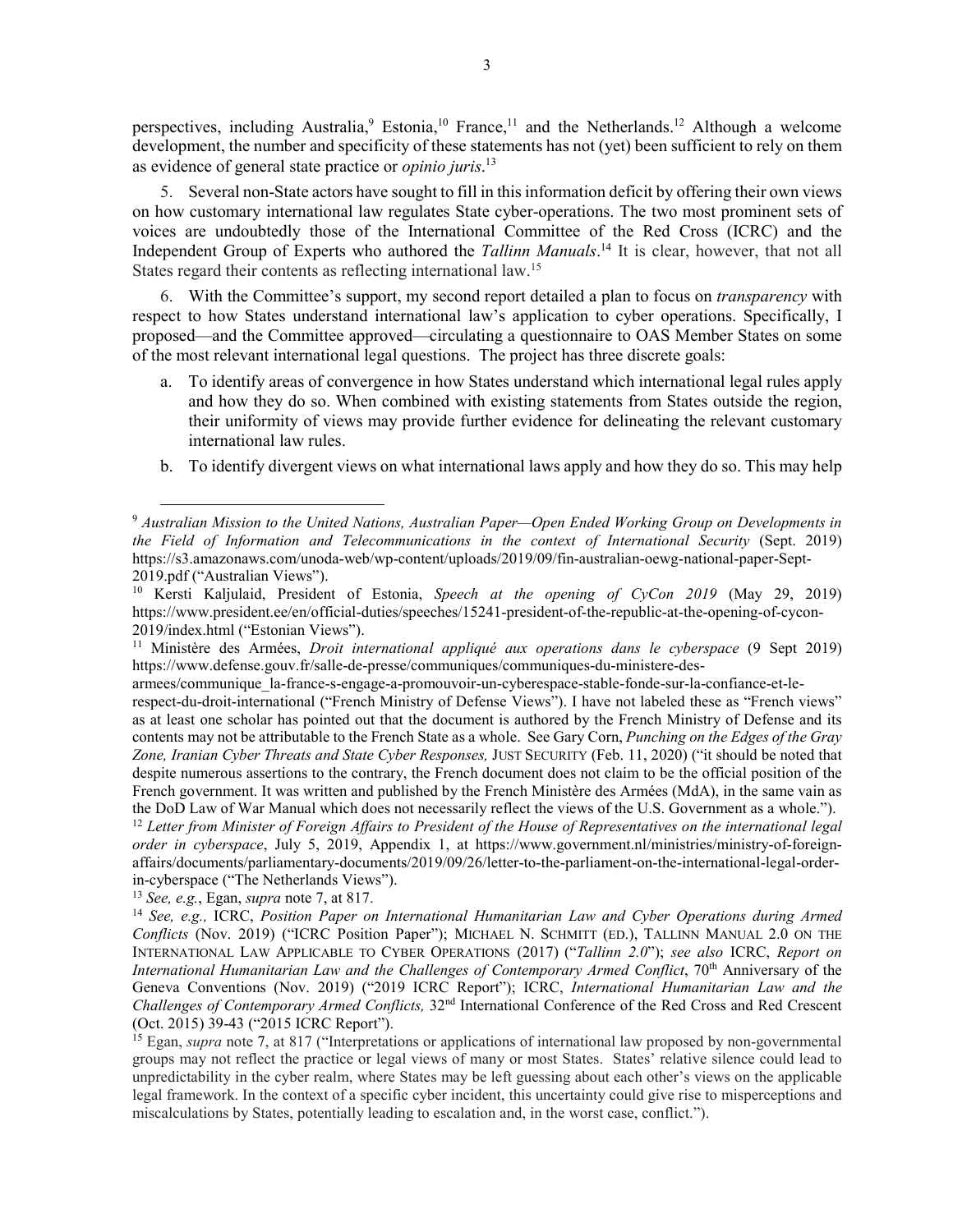set a baseline for further dialogue, whether to reconcile conflicting positions, clarify the law's contents, or, perhaps even, pursue changes to it. In addition, providing more transparency on a State's views can inform other States' behavior to limit risks of inadvertent escalation or conflict.

c. To afford OAS Member States an appropriate voice in global conversations about international law's application. Last year, the UN General Assembly tasked a new U.N. Group of Governmental Experts to invite national views on international law. <sup>16</sup> With only four OAS Member States participating in the GGE (Brazil, Mexico, the United States and Uruguay), the Committee's work offers an opportunity to other Member States to provide a fuller range of views from across the region. This aligns with a European Union call that *all* UN Member States "should submit national contributions on the subject of how international law applies to the use of [information and communication technologies] by States."17

At the same time, it is important to reiterate what this project is *not* designed to do. It does not aim to codify or progressively develop international law (nor even to identify best practices or general guidance). Nor does it aim to offer a comprehensive or overarching perspective on international legal issues in the cyber context. The goal is more modest. These questions were designed to elicit State views on how international law applies to cyberspace in areas where the most discussion (and discord) has appeared to date. It thus aims to afford OAS Member States a platform to be more transparent on how they understand international law's relationship to cyberspace and the information and communication technologies (ICTs) from which it derives.

7. With the Committee's approval, I prepared a questionnaire on these issues with input from the OAS Department of International Law and the International Committee of the Red Cross. The questionnaire was circulated to Member States in January 2019. My third report provided an update on the questionnaire's contents and asked for an extension to the response deadline.<sup>18</sup>

8. Subsequent to my third report, I had the opportunity to participate in consultations held by the OAS Secretariat of the Inter-American Committee against Terrorism (CICTE) with the UN Office for Disarmament Affairs on August 15-16, 2019, during which time I addressed participants on the Committee's work on this topic. In December, I participated (in my academic capacity) in the informal inter-sessional meeting of the Open Ended Working Group on Developments in the Field of Information and Telecommunications in the Context of International Security. There, I had a number of informal consultations with States and other stakeholders to describe the Committee's interest in promoting transparency in how States understand international law's application to cyberspace. In both contexts, I received uniformly positive feedback and encouragement, suggesting that there is widespread interest in affording States one or more fora for expressing their opinions and further strengthening the rule of law in cyberspace.

<span id="page-3-0"></span>9. In this report, I briefly survey the responses to the Committee's ten questions on international law and cyberspace. To date, the Committee has received nine responses. Eight of these are substantive as Bolivia, Chile, Costa Rica, Ecuador, Guatemala, Guyana, Peru provided specific responses<sup>19</sup> while

 <sup>16</sup> *See* UNGA Res. 266, *supra* note [3,](#page-0-0) ¶3 (on the GGE's mandate). In addition, to the new GGE, there is also a UNsponsored Open Ended Working Group (OEWG) that looks to operationalize the work of prior GGEs, and in some cases revisit or even revise the outcomes of that work. *See* U.N. Doc. A/RES/73/27.

<sup>17</sup> EU Statement, *supra* note [3.](#page-0-0)

<sup>18</sup> See Duncan B. Hollis, *International Law and State Cyber Operations: Improving Transparency: Third Report*, OEA/Ser.Q, CJI/doc 594/19 (July 24, 2019) ("Hollis, Third Report").

<sup>19</sup> *Note from the Plurilateral State of Bolivia, Ministry of Foreign Affairs, OAS Permanent Mission to the OAS Inter-American Juridical Committee*, MPB-OEA-NV104-19 (July 17, 2019) (containing responses to IAJC Questionnaire from Bolivia's Office of the Commander-in-Chief of the State Inspector General of the Armed Forces) ("Bolivia Response"); *Response submitted by Chile to the OAS Inter-American Juridical Committee Questionnaire* (Jan.14, 2020) ("Chile Response"); *Communication from Carole Arce Echeverria, Costa Rica, International Organizations, Department of Foreign Policy, Minister of Foreign Affairs and Worship to OAS*,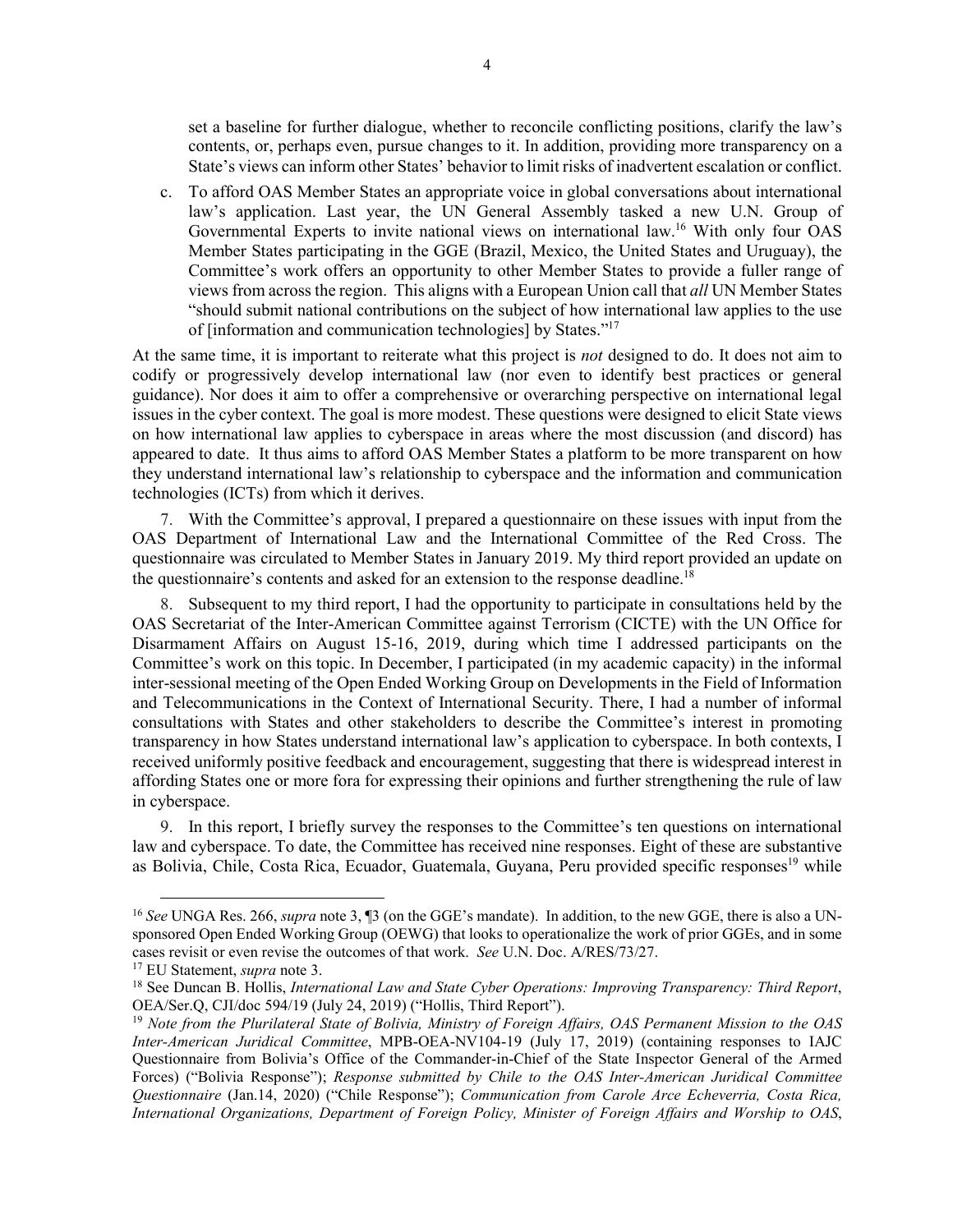the United States directed the Committee to its prior statements issued between 2012 and 2016.<sup>20</sup> The ninth response—from Brazil—was non-substantive; it highlighted Brazil's pending work at the UN GGE (where its expert serves as Chair) as the forum where it planned to address issues of international law's application to cyberspace.<sup>21</sup>

10. Before reviewing the responses, question-by-question, I must emphasize three overall reactions. *First* and foremost, it is apparent that all the responding States have an abiding interest in the rule of law, including the role international law can play in regulating State behavior in cyberspace. This is an undoubtedly welcome development and bodes well for Member State cooperation and coordination on international legal issues in this context going forward.

11. At the same time, however, I must highlight a *second*, less positive, reaction to the questionnaire responses. When considered collectively, they reveal just how *uneven* Member State capacities are distributed at present. By "capacity" I am not just referring to variations in what operational capabilities States have to deploy cyber operations, although that variation is very real. Rather, I am also referring to how much OAS Member States appear to understand the relevant technical and legal issues that have garnered so much attention in other geopolitical contexts like the United Nations. To be sure, several States' responses evince a deep knowledge of the various ways States may employ cyber-operations, both as a substitute for things States have done in the past as well as a novel tool to achieve objectives, scales or effects not seen previously. At the same time, however, other States appear more limited in their understanding of what States may achieve in cyberspace. Their understanding is further complicated by a lack of a shared language; States employ very different terms and definitions in their responses.<sup>22</sup> Similarly, when it comes to international law, several States are clearly familiar with the various dividing lines that have dominated conversations for the last several years, while other States demonstrate much less familiarity with the underlying international legal rules and the particular questions their applications generate in the cyber context.

12. Such disparities suggest that the Committee might consider whether, in addition to surveying State views, the OAS should engage in more legal and technical capacity building. OAS's CICTE already has an excellent track record in assisting Member States on building capacity, whether by helping them devise "national" cybersecurity strategies or standing up computer security incident response teams (CSIRTs).23 There have also been several programs in the region designed to educate Member State foreign ministries on the relevant legal questions and the terms of ongoing debates.24 Nevertheless, the current responses suggest that more can—and should—be done. This is, moreover, a view that comes across in several of the Member States' own responses. Costa Rica's response was particularly eloquent

<u>.</u>

<sup>(</sup>April 3, 2019) (including letter no. 163-OCRI2019 from Yonathan Alfaro Aguero, Office of International Cooperation and Relations to Carole Arce Echeverria, which includes a reply from the "relevant authority"—the Costa Rica Criminal Court of Appeals) ("Costa Rica Response"); *Verbal Note 4-2 186/2019 from the Permanent Mission of Ecuador to the OAS* (June 28, 2019) ("Ecuador Response"); Note Of. 4VM.200-2019/GJL/lr/bm, from Mr. Gabriel Juárez Lucas, Fourth Vice Minister of the Interior Ministry of the Republic of Guatemala to Luis Toro Utillano, Technical Secretariat, Inter-American Juridical Committee (June 14, 2019) ("Guatemala Response"); *Note No: 105/2019 from the Permanent Mission of Guyana to the OAS* (July 30, 2019) ("Guyana Response"); *Response Submitted by Peru to the Questionnaire on the Application of International Law in OAS Member States in the Cyber Context (June 2019) ("Peru Response").* 

<sup>&</sup>lt;sup>20</sup> See note [7.](#page-1-0)<br><sup>21</sup> Response by Brazil to CJI OEA Note 2.2/14/19 (July 1, 2019).<br><sup>22</sup> For example, States employ different definitions for cyberspace. *Compare* Guyana Response, *supra* note [19,](#page-3-0) at 2 (using a definition drawn from U.S. Naval Academy web-site) with Peru Response, *supra* note [19,](#page-3-0) at 2 (using a definition drawn from Kristen Eichensehr, *The Cyber-Law of Nations,* 103 GEORGETOWN L. J. 323, 324 (2015) which draws, in turn, from the *Oxford English Dictionary*).<br><sup>23</sup> For more on CICTE's activities see http://www.oas.org/en/sms/cicte/prog-cybersecurity.asp.

<sup>&</sup>lt;sup>24</sup> Canada and Mexico, for example, co-hosted a workshop with the OAS on May 30, 2019 that targeted OAS countries for a discussion of international law's application to cyberspace.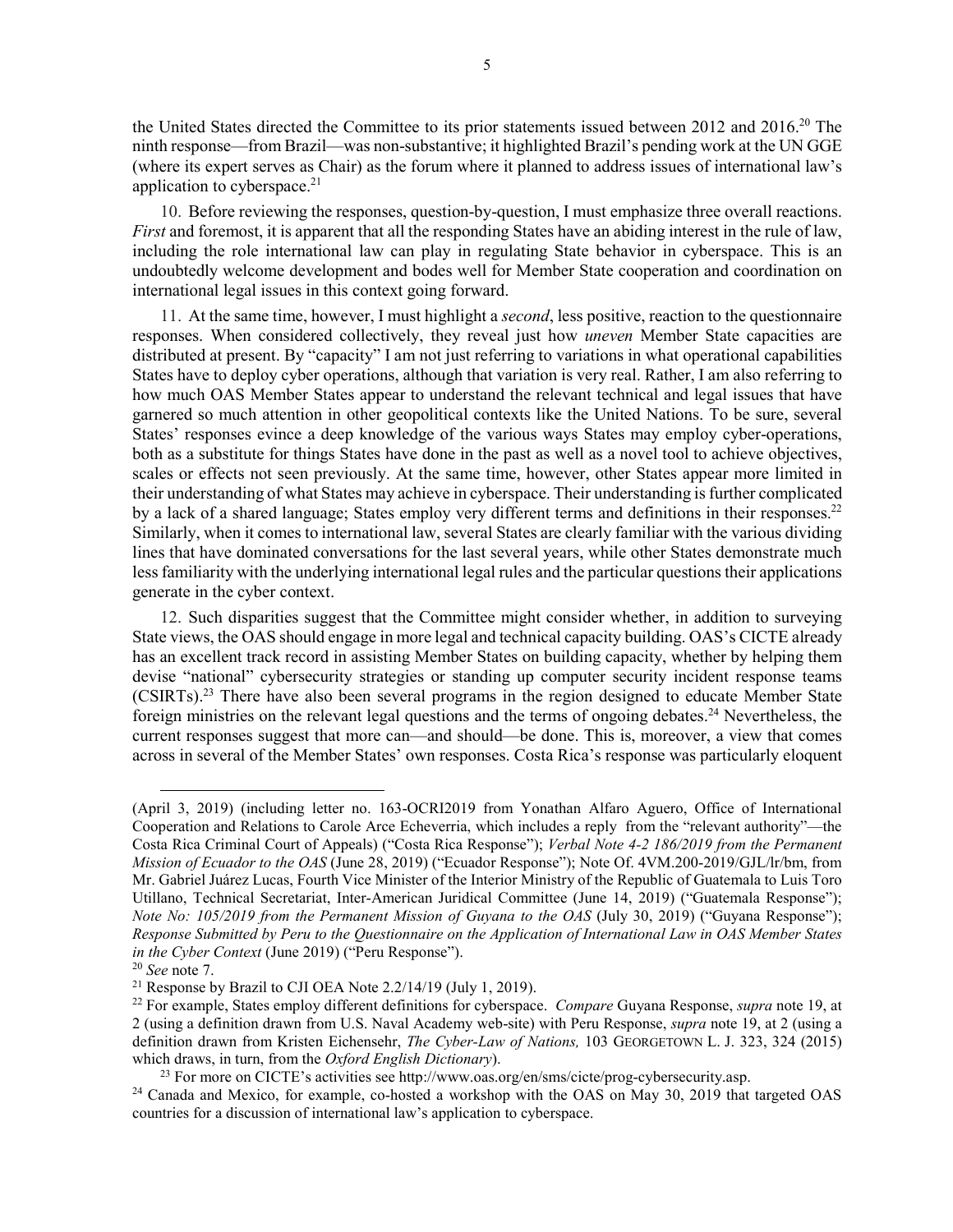in this respect. It cited –

the urgent need for opportunities for study and analysis to be able to address successfully and effectively all problems that cyber operations might generate, not only to address attacks and how they should be countered, prevented, and punished, but also for study and analysis of the responsibility of States, even vis-à-vis non-state actors.

In that regard, we wish very respectfully to indicate the need to join forces to create appropriate opportunities so that countries like Costa Rica and others become involved in the study of this subject and make proposals, not only for international but also for domestic law, that can take a step towards dealing with a virtual reality with cross-border implications and the capacity to impact fundamental rights of the world's citizens.<sup>25</sup>

Given such views, I would invite the Committee's input on whether and how the OAS might engage in more international legal capacity building in this space. I am particularly interested in ways to ensure Member States have the necessary legal and technical background knowledge necessary to engage in ongoing discussions and debates—and to reach their own conclusions on them—in an informed manner.

13. *Third*, the response rate to the Committee's questionnaire remains under-representative of the region as a whole. The time and effort States put into substantive responses is appreciated (and tremendously valuable). And yet, the responses received so far represent less than 25% of the OAS's Membership. To acquire a more accurate reflection of how the region understands international law's application to cyberspace suggests a need for more Member State responses. I invite the Committee's ideas on whether further efforts seeking (and obtaining) such responses would be useful or feasible.

14. With these caveats in mind, I reproduce below each of the Committee's questions, accompanied by a short summary of the responses received to date.

# *Question 1: Has your Government previously issued an official paper, speech, or similar statement summarizing how it understands international law applies to cyber operations? Please provide copies or links to any such statements.*

15. This first question solicited existing national statements on international law and cyberspace. The idea was to make sure the Committee was aware of any prior views of Member States. It also allowed States to avoid having to respond to the questions if they had already taken relevant substantive positions. Of the eight responses, however, only the United States indicated that it had previously made statements and speeches on how international law applies to cyberspace, including 2012 and 2016 speeches by the then-Legal Advisers to the U.S. Department of State and the 2014 and 2016 U.S. Submissions to meetings of U.N. Group of Governmental Experts (GGE) on Developments in the Field of Information and Telecommunications in the Context of International Security.26

16. Other States indicated that they were unaware of any prior positions on their views on international law's application in the cyber context.<sup>27</sup> Several States took the opportunity, however, to highlight their internal efforts to establish relevant organizations or regulatory regimes for addressing ICT issues.<sup>28</sup>

<sup>&</sup>lt;sup>25</sup> Costa Rica Response, *supra* not[e 19,](#page-3-0) at 2<br><sup>26</sup> For citations, *see supra* note [7.](#page-1-0) Note, however, that the U.S. Response indicated that these were only "some of" the documents indicating U.S. views. Thus, there may be others that warrant attention. In particular, it might be useful to know how much the U.S. Department of Defense *Laws of War Manual* reflects the views of the United States as a whole. *See* Office of General Counsel, U.S. Department of Defense, *Department of Defense Law of War Manual* (June 2015, updated December 2016) ("DOD Manual").

<sup>27</sup> *See, e.g.,* Ecuador Response, *supra* note [19,](#page-3-0) at 1 ("We are not aware of any official paper the Government of Ecuador has issued on cyber operations."); *see also* Guyana Response, *supra* note [19,](#page-3-0) at 1 (same).

<sup>28</sup> Bolivia Response, *supra* note [19,](#page-3-0) at 1 (citing a new 2015 law); Chile Response, *supra* note [19,](#page-3-0) at 1 (listing the Ministry of Defense's March 2018 "cyber-defense policy"); Guatemala Response, *supra* not[e 19,](#page-3-0) at 1 (emphasizing its "national cybersecurity strategy" and new cybercrime law); *see also* Costa Rica Response, *supra* not[e 19,](#page-3-0) at 1.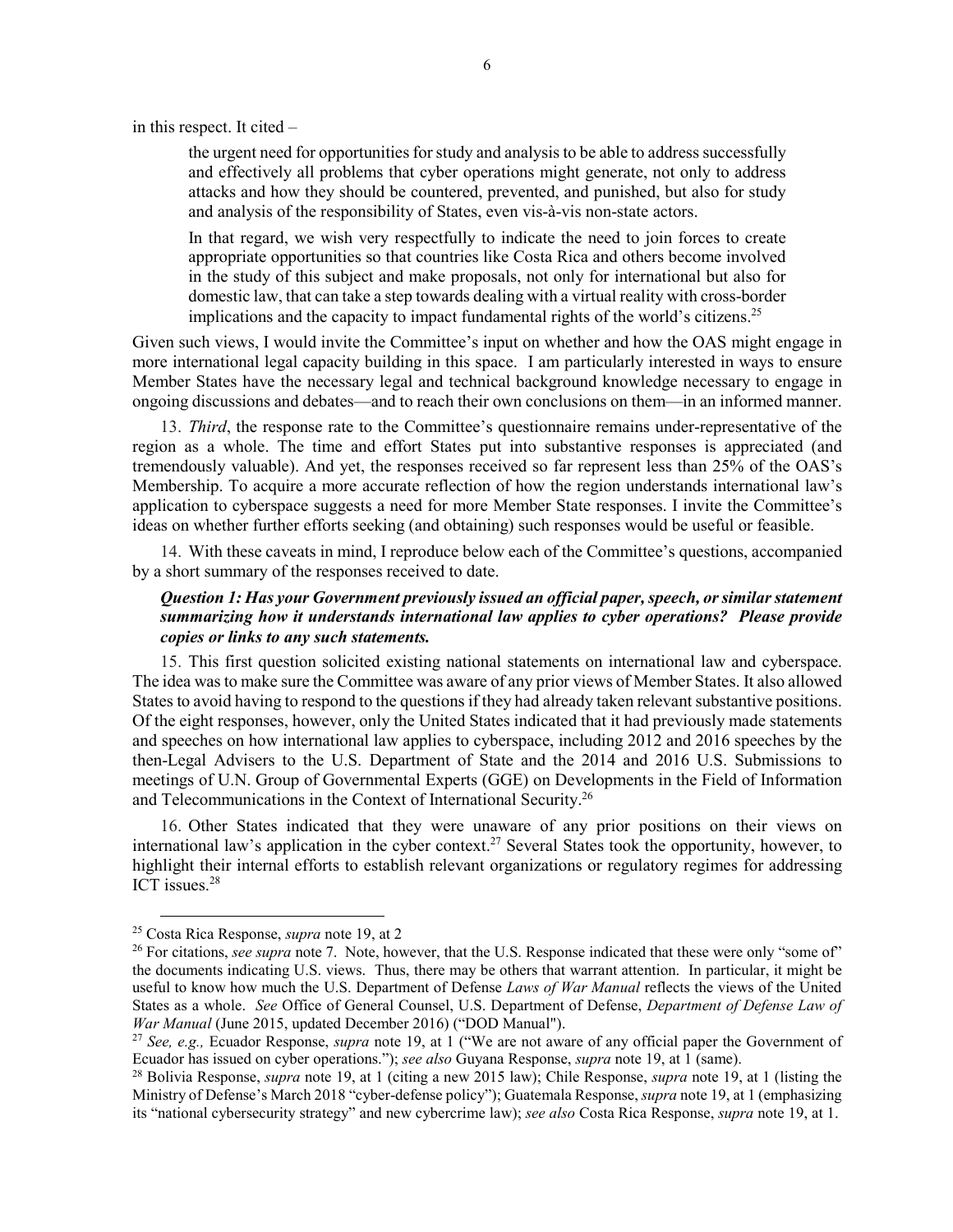17. The dearth of prior official statements confirms the hypothesis on which this project rests – that States have said relatively little to date about how international law applies to State behavior in cyberspace. It also confirms that most domestic efforts relating to cybersecurity to date have centered on national cybersecurity strategies or policies as well as domestic cybercrime and other ICT regulatory efforts.

# *Question 2: Do existing fields of international law (including the prohibition on the use of force, the right of self-defense, international humanitarian law, and human rights) apply to cyberspace? Are there areas where the novelty of cyberspace excludes the application of a particular set of international legal rights or obligations?*

18. Although a recent U.N. General Assembly Resolution<sup>29</sup> suggests that there is now widespread support for international law's application to cyberspace, earlier efforts at the United Nations revealed that certain States have deep reservations about the applicability of certain international legal regimes. Indeed, these reservations reportedly led the 2016-2017 U.N. GGE to fail to produce any final report.<sup>30</sup> Thus, there is a continuing need to identify whether the existence of certain areas of international law in cyberspace is contested, and, if so, which ones. This second question was designed to solicit each State's views on any extant international law that it considered inapplicable (or where the application might at least be problematic) in the cyber context.

19. Overall, the questionnaire responses reflected extensive support for the application of existing fields of international law to cyberspace. As Chile's Response summarized, "current international law provides the applicable legal framework … including rules relating to *jus ad bellum,* international humanitarian law, human rights, and those governing the international responsibility of States."31 Other States affirming international law's application included Ecuador, Peru, and the United States.<sup>32</sup> Along with the *jus ad bellum* and the *jus in bello,* Peru's response emphasized the validity in cyberspace of various human rights, including "the right to privacy, freedom of information, freedom of expression, free and equal access to information, elimination of the digital divide, intellectual property rights, free flow of information, the right to confidentiality of communications, etc."33 The U.S. echoed the application of international human rights law, while touting the overall application of existing international law as the "cornerstone" of U.S. cyberspace policy.<sup>34</sup>

20. Bolivia also offered a positive response. But its answer focused on the international law "to be applied in armed conflicts," offering views on how to differentiate when international humanitarian law

<sup>29</sup> *See* UNGA Res. 266, *supra* note [3.](#page-0-0) 30 *See, e.g.,* Arun M. Sukumar, *The UN GGE Failed. Is International Law in Cyberspace Doomed As Well?*, LAWFARE (July 4, 2017).

<sup>31</sup> Chile Response, *supra* note [19,](#page-3-0) at 1 (As a result, Chile notes that the "planning, conduct, and execution of operations in cyberspace must adhere strictly to respect for public international law, with particular consideration to international human rights law and international humanitarian law"). 32 Ecuador Response, *supra* not[e 19,](#page-3-0) at 1 ("The fields of international law do apply to cyberspace"); Peru Response,

*supra* note [19,](#page-3-0) at 1 ("bearing in mind the fundamental role of the Charter in terms of how it relates to other international instruments … it would be reasonable to conclude that no area of international relations lies outside the scope of the aforesaid principles… Bearing in mind that cyberspace is becoming an everyday setting for international interaction, the actors in such interactions are required to observe their higher obligations under international law, including the prohibition on the use of force, the right of self-defense, and respect for human rights and international humanitarian law."); Koh, *supra* note [7](#page-1-0), at 594 ("Yes, international law principles do apply in cyberspace . . . Cyberspace is not a 'law-free' zone where anyone can conduct hostile activities without rules or restraint."). 33 Peru Response, *supra* note [19,](#page-3-0) at 1.

<sup>34</sup> 2014 US GGE Submission, *supra* not[e 7,](#page-1-0) at 733 (application of international law comprises the "cornerstone" of US view, taking into account its distinctive characteristics); Egan, *supra* note [7,](#page-1-0) at 815 (same); on the application of human rights, *see* Koh, *supra* note [7,](#page-1-0) at 598; Egan, *supra* note [7,](#page-1-0) at 820; 2016 US GGE Submission, *supra* note [7,](#page-1-0) at 824.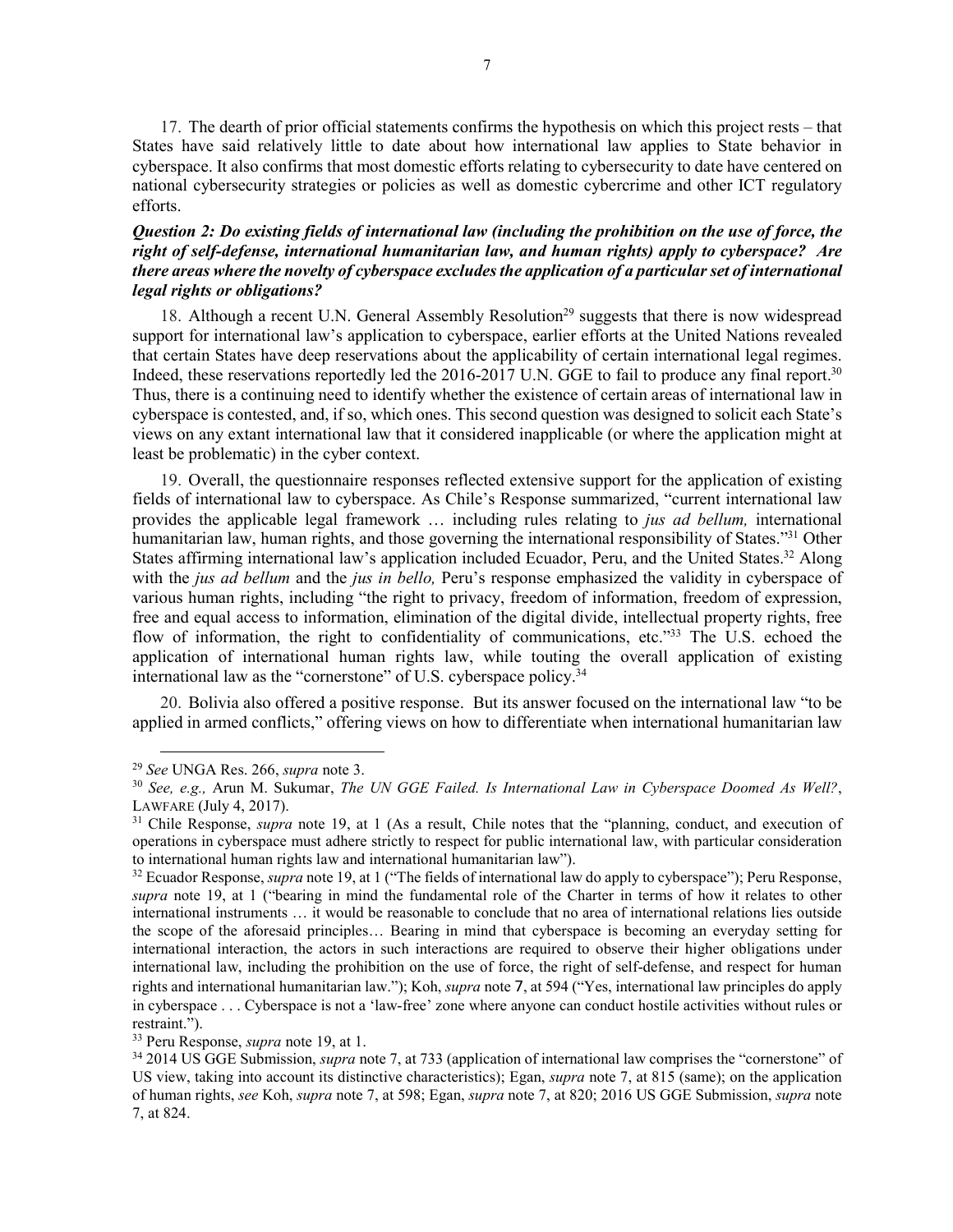(IHL) would (and would not) apply.<sup>35</sup> As such, it is not clear whether Bolivia's positive response extends to the application of other sub-fields of international law beyond the *jus ad bellum* and the *jus in bello*.

21. Guatemala and Guyana both expressed positive support for international law's application. Yet, both offered caveats about how universally the extant law might apply. Without offering any examples, Guatemala noted that there could be areas where "the novelty of cyberspace does preclude the application of certain international rights or obligations."36 Guyana, meanwhile, noted that "cyber operations do not fit into traditional concepts" and pointed out that "a raging debate as to whether existing fields of international law apply to cyberspace"<sup>37</sup> Acknowledging the prior work of the GGE, Guyana "respectfully submitted that while it is acknowledged that international law should or ought to apply to cyberspace, it is difficult to easily apply existing principles" such as the use of force which "traditionally implies some physical element and armed attacks which traditionally imply some sort of weapon."<sup>38</sup>

22. Thus, even as the overall application of international law to cyber-operations appears well entrenched, these last two responses suggest the need for further dialogue and discussion. It would be useful to identify *which* particular areas of international law's application give certain States pause and why. Doing so would help illuminate just how much convergence (or divergence) of views exist on how international legal regimes govern State and State-sponsored cyber operations.

#### *Question 3: Can a cyber operation by itself constitute a use of force? Can it constitute an armed attack that triggers a right of self-defense under Article 51 of the UN Charter? Can a cyber operation qualify as a use of force or armed attack without causing the violent effects that have been used to mark such thresholds in past kinetic conflicts?*

23. Most (but not all) States appear to accept the application of international law on the use of force (*e.g.*, the *jus ad bellum*) to their cyber operations. This question sought to identify which States in the region adhere to this dominant view versus alternative positions. At the same time, additional application questions have arisen among States who accept the *jus ad bellum* in cyberspace, most notably the extent to which thresholds for the "use of force" or "armed attacks" require analogous "violent" effects to those deemed to pass those thresholds in the past. The issue is how to handle novelties in the scale or effects of cyber operations (*i.e.*, those operations that are not akin to *either* past kinetic operations—which surpassed the use of force threshold—nor economic or political sanctions—which did not). How should international law regard such cyber operations? Should they be placed, by default, below the use of force threshold or above it? Or, is further investigation and analysis needed to bifurcate cyber operations in this new "grey zone," treating some of these novel operations as above, and others below, relevant thresholds?39 Thus, this question sought to acquire State perspectives on whether to define cyber operations as uses of force (or armed attacks) entirely by analogy to previous cases or to devise some new standard for doing so.

24. Bolivia, Chile, Guatemala, Peru, and the United States are all clear that both the prohibition on the use of force and the inherent right of self-defense in response to an "armed attack" may be triggered by cyber operations alone.<sup>40</sup> As Guatemala explained:

 <sup>35</sup> Bolivia Response, *supra* note [19,](#page-3-0) at 2-7. Thus, Bolivia suggested that IHL would not govern cyber-operations involving national security, propaganda, espionage, manipulation of strategic critical infrastructure, cyber operations with political objectives, or those hacking into private systems putting at risk the state's economic and social operations. *Id*. at 3-7. 36 Guatemala Response, *supra* note [19,](#page-3-0) at 1-2. 37 Guyana Response, *supra* note [19,](#page-3-0) at 1-2

<sup>38</sup> *Id.*

<sup>39</sup> *See* Michael N. Schmitt, *Grey Zones in the International Law of Cyberspace,* 42 YALE J. INT' L. 1 (2017).

<sup>40</sup> Bolivia Response, *supra* note [19,](#page-3-0) at 2-7 Chile Response, *supra* not[e 19,](#page-3-0) at 1 (Chile will refrain from using force "through cyberspace" in a manner that is against international law and will exercise "its right to self-defense against any armed attack carried out through cyberspace"); Guatemala, *supra* not[e 19,](#page-3-0) at 2; Peru Response, *supra* not[e 19,](#page-3-0) at 1-3; Koh, *supra* note [7](#page-1-0), at 595 (Stating the U.S. view that (a) "Cyber activities may in certain circumstances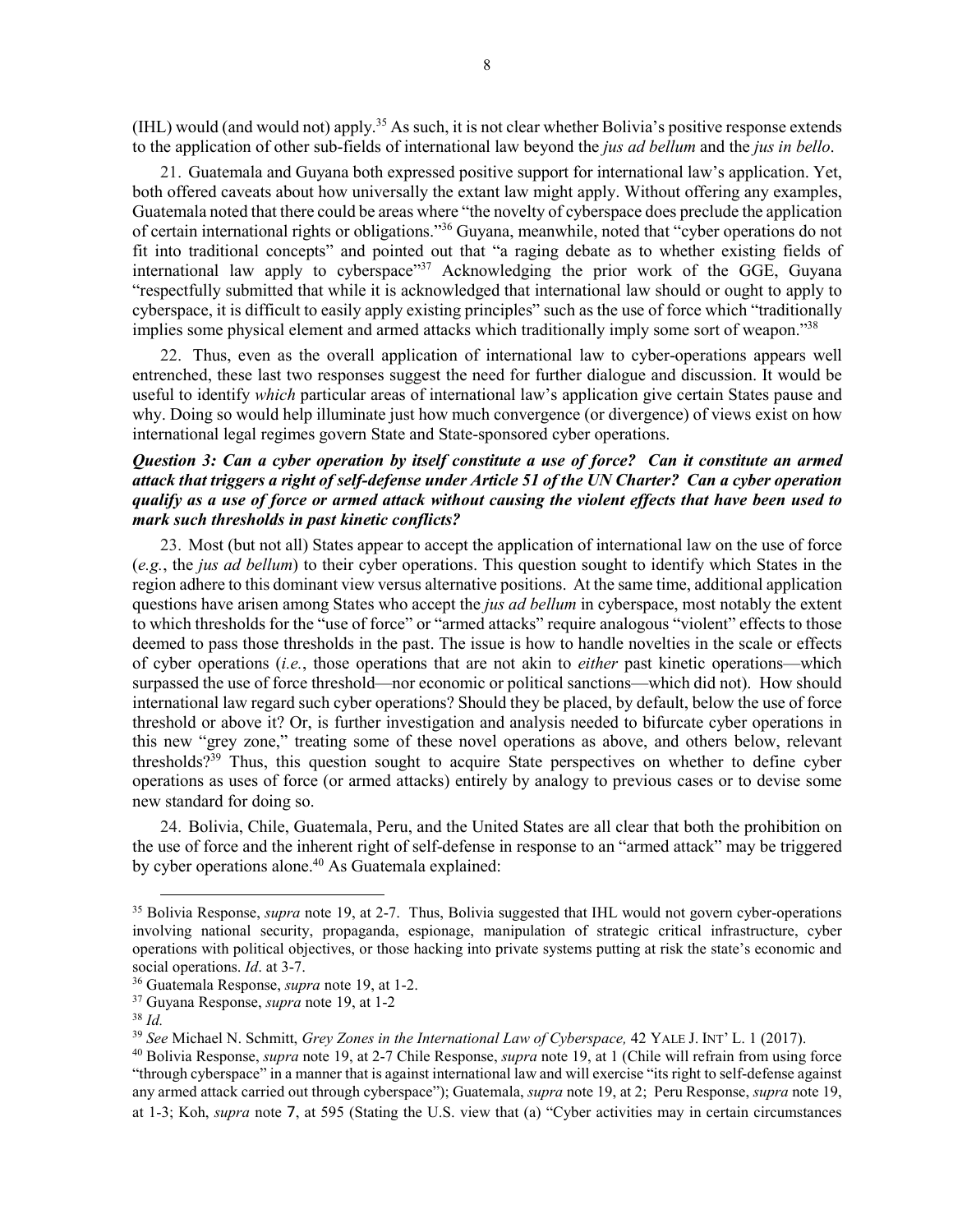<span id="page-8-1"></span><span id="page-8-0"></span>[A] cyber operation in and of itself can qualify as a use of force, since "use of force" does not exclusively mean physical force; it also covers threats to and violations of the security and protection of third parties . . . there is a right of legitimate defense against a cyber attack or operation against a country's sovereignty.<sup>41</sup>

The 2014 U.S. Submission to the GGE emphasized its understanding that the "inherent right of selfdefense potentially applies against any illegal use of force" suggesting a single threshold for both rules.<sup>42</sup> This stands in contrast to States that view all armed attacks as uses of force but not all uses of force as armed attacks (the latter are said to involve only the "most grave" forms of a use of force).<sup>43</sup> The United States also emphasized that its inherent right of self-defense can be triggered by cyber activities that "amount to an actual or imminent armed attack" and "regardless if the attacker is a State or non-State actor.44

25. In contrast, Guyana's response expressed doubts about the applicability of the *jus ad bellum* to cyber operations alone. Relying on *Black's Law Dictionary* for a definition of force as "power dynamically considered," Guyana indicated that a cyber operation "by itself may not constitute a use of force."45 Similarly, it defined an armed attack as involving "weaponry" and to the extent "no physical weaponry is involved" in a cyber operation, it may not be considered an armed attack triggering selfdefense.<sup>46</sup> At the same time, Guyana did emphasize that cyber operations could be used in armed conflicts and governed international humanitarian law (IHL).<sup>47</sup>

26. With respect to whether a cyber operation could cross the use-of-force threshold (or that for an armed-attack<sup>48</sup>) without having violent effects, State views were mixed. Most responding States continue to find power in drawing the relevant thresholds by analogizing cyber operations to kinetic or other past operations that did (or did not) qualify as a use of force or armed attack. Some States, however, hinted at the potential to move beyond such analogies. Chile, for example, suggested that cyber operations analogous to the threshold of severity necessary to satisfy the requirements established by international law to be an armed attack" can give rise to a right of self-defense.<sup>49</sup> At the same time, however, Chile's response may have left room for defining armed attacks more broadly, suggesting that "cyberattacks directed against its sovereignty, its inhabitants, its physical or information infrastructure" could qualify

<u>.</u>

constitute uses of force within the meaning of Article 2(4) of the UN Charter and customary international law"; and (b) "a State's national right of self-defense, recognized in Article 51 of the UN Charter, may be triggered by computer network activities that amount to an armed attack or imminent threat thereof."); 2014 US GGE Submission, *supra* note [7](#page-1-0), at 734; Egan, *supra* note [7](#page-1-0), at 816 (suggesting 2015 UN GGE also endorsed the right of self-defense). Ecuador also responded to the question affirmatively, but cited the definition of "armed attack" used in Article 92 of *Tallinn 2.0*, which defines that term in the context of an armed conflict (*i.e.,* the *jus in bello*) – a distinct usage of the term from its expression in UN Charter Article 51 and the *jus ad bellum*. *See* Ecuador Response, *supra* note [19,](#page-3-0) at 1.<br><sup>41</sup> Guatemala, *supra* not[e 19,](#page-3-0) at 2. *Accord* Peru Response, *supra* note 19, at 3 (citing the ICRC and Michael Schmitt

for the idea that uses of force are not limited to kinetic force).

<sup>42</sup> Koh, *supra* note [7,](#page-1-0) at 597.

<sup>43</sup> *See Military and Paramilitary Activities in and Against Nicaragua (Nicaragua v. U.S.)* [1986] ICJ Rep. 14, ¶¶176, 191 (June 27) (describing armed attacks as "the most grave forms of the use of force.").

<sup>44</sup> 2014 US GGE Submission, *supra* not[e 7,](#page-1-0) at 734-5. The submission also reiterates the "unwilling or unable" test for engaging in self-defense against a State without its consent where "a territorial State is unwilling or unable to stop or prevent the actual or imminent attack launched in or through cyberspace." *Id.* at 735.

<sup>45</sup> Guyana Response, *supra* note [19,](#page-3-0) at 2. 46 *Id.*

<sup>47</sup> *See id.* at 3, 5.

<sup>48</sup> This assumes, contra the U.S. view, that there may be two different thresholds. *See supra* notes [42](#page-8-0)[-43,](#page-8-1) and accompanying text.

<sup>49</sup> Chile Response, *supra* note [19,](#page-3-0) at 2.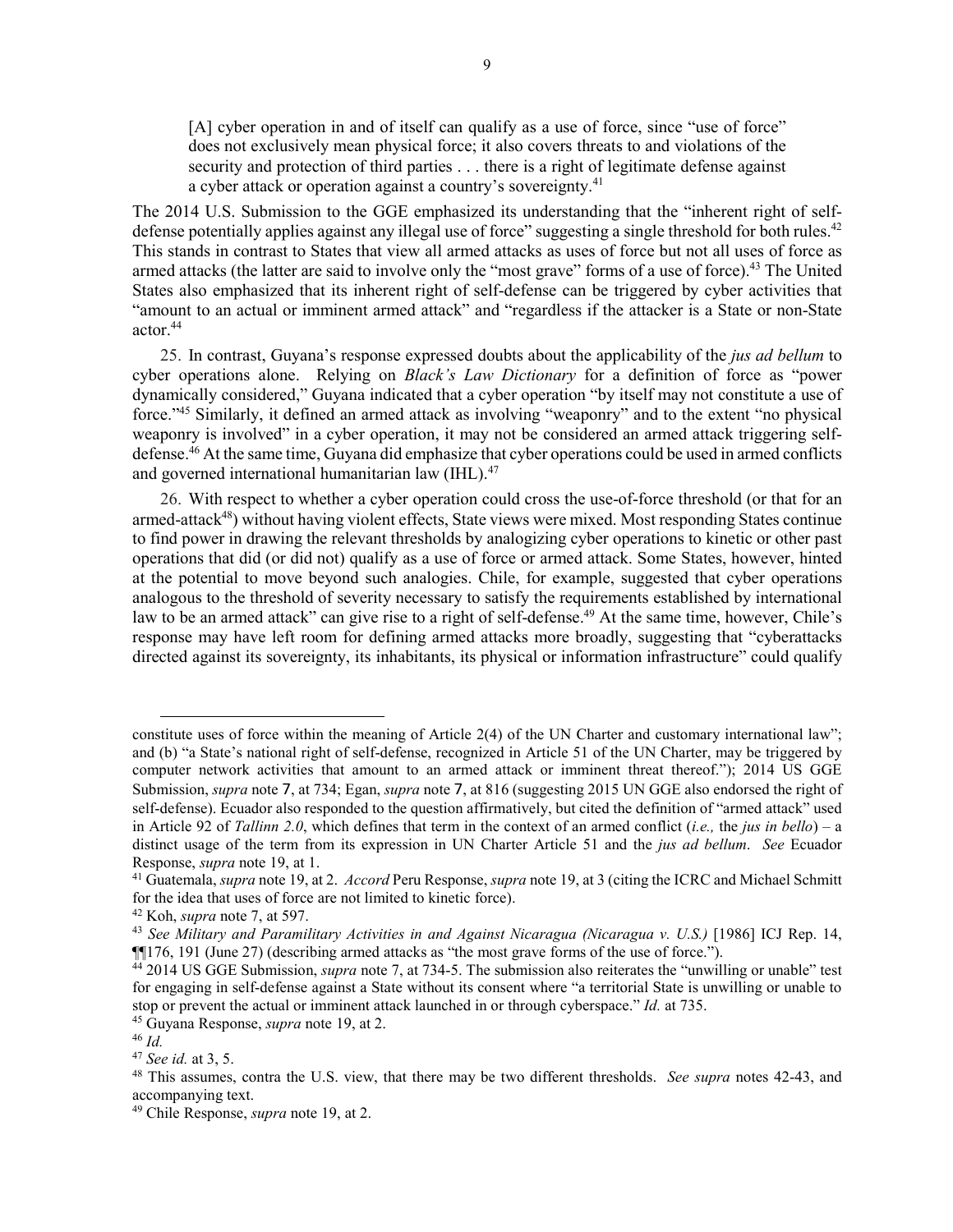as such.<sup>50</sup>

27. Peru more openly admitted the "possibility of a cyber operation that does not cause violent effects being classed as a use of force or an armed attack."51 It did so, however, based on the idea that kinetic weaponry in the past might have also been employed without causing violent effects and yet still constituted a use of force (*i.e.*, firing a missile across another State's territory even if it does not land in that State).<sup>52</sup> Overall, Peru emphasized the need to differentiate "cyber-attacks" (which "cause damage to a militarily significant target, resulting in its total or partial destruction, capture, or neutralization") from "cyber disruptions" that "cause inconvenience, even extreme inconvenience, but no direct injury or death, and no destruction of property."53 As such, the specifics of Peru's response emphasized evaluating the legality of cyber operations in the use of force context based on whether they "cause death or injury to persons or property."54

28. Guatemala's response adopted a different approach, suggesting a willingness to rethink what qualifies as "violent effects" because a cyber operation's consequences "can be greater and more lasting, in that they threaten such sectors as health, security, and others."55 It suggested that in the cyber context, consequences that produce "death, anxiety, and poverty" should be considered violent.<sup>56</sup>

29. Bolivia's response suggested that the threshold might be difficult to apply in practice since the "effects of cyber-attacks will not always be immediately known" making it hard to check if there's been a use of force. At the same time, Bolivia indicated that it would evaluate the threshold based on analogies to the kinetic context, *i.e.,* an "armed attack" arises where "the cyber virtual attack uses unconventional means that have the same impact [as] an armed attack."<sup>57</sup>

30. Finally, the United States did not respond to the questionnaire itself. Nonetheless, its previous statements shed some light on its views. In his seminal 2012 speech, Harold Koh indicated the U.S. preference for a contextual approach to identifying uses of force (albeit with the aforementioned caveat that the U.S. definition also would identify armed attacks):

In assessing whether an event constituted a use of force in or through cyberspace, we must evaluate factors including the context of the event, the actor perpetrating the action (recognizing challenges of attribution in cyberspace), the target and location, effects and intent, among other possible issues.<sup>58</sup>

At the same time, Koh clearly viewed the test as requiring an analogy, asking "whether the direct physical injury and property damage resulting from the cyber event looks like that which would be considered a use of force if produced by kinetic weapons."59 He also has cited specific examples of cyber operations that would constitute uses of force: (i) a nuclear plant meltdown caused by cyber activity; (ii) cyber operations that "open a dam above a populated area causing destruction"; and (iii) a cyber

 <sup>50</sup> *Id.* at 2.

<sup>51</sup> Peru Response, *supra* note [19,](#page-3-0) at 3.

 $\frac{52 \text{ } Id.}{53 \text{ } Id.}$  at 2.

<sup>&</sup>lt;sup>54</sup> *Id. at* 3.<br><sup>55</sup> Guatemala, *supra* note [19,](#page-3-0) at 2.<br><sup>56</sup> *Id.* 57 Bolivia Response, *supra* note [19,](#page-3-0) at 2-7 (Bolivia emphasized that the right of self-defense also encompasses "preemptive self-defense," which is only available when the threat is imminent and the need for self-defense is immediate (rather than retaliatory)).

<sup>58</sup> Koh, *supra* note [7,](#page-1-0) at 595 (Cyber activities that proximately result in death, injury, or significant destruction would likely be viewed as a use of force" ). The U.S. has maintained this view subsequently. 2014 US GGE Submission, note [7,](#page-1-0) at 734. The 2014 US GGE Submission was also appended to the 2016 US GGE Submission, suggesting continued support for its contents. 59 Koh, *supra* note [7,](#page-1-0) at 595.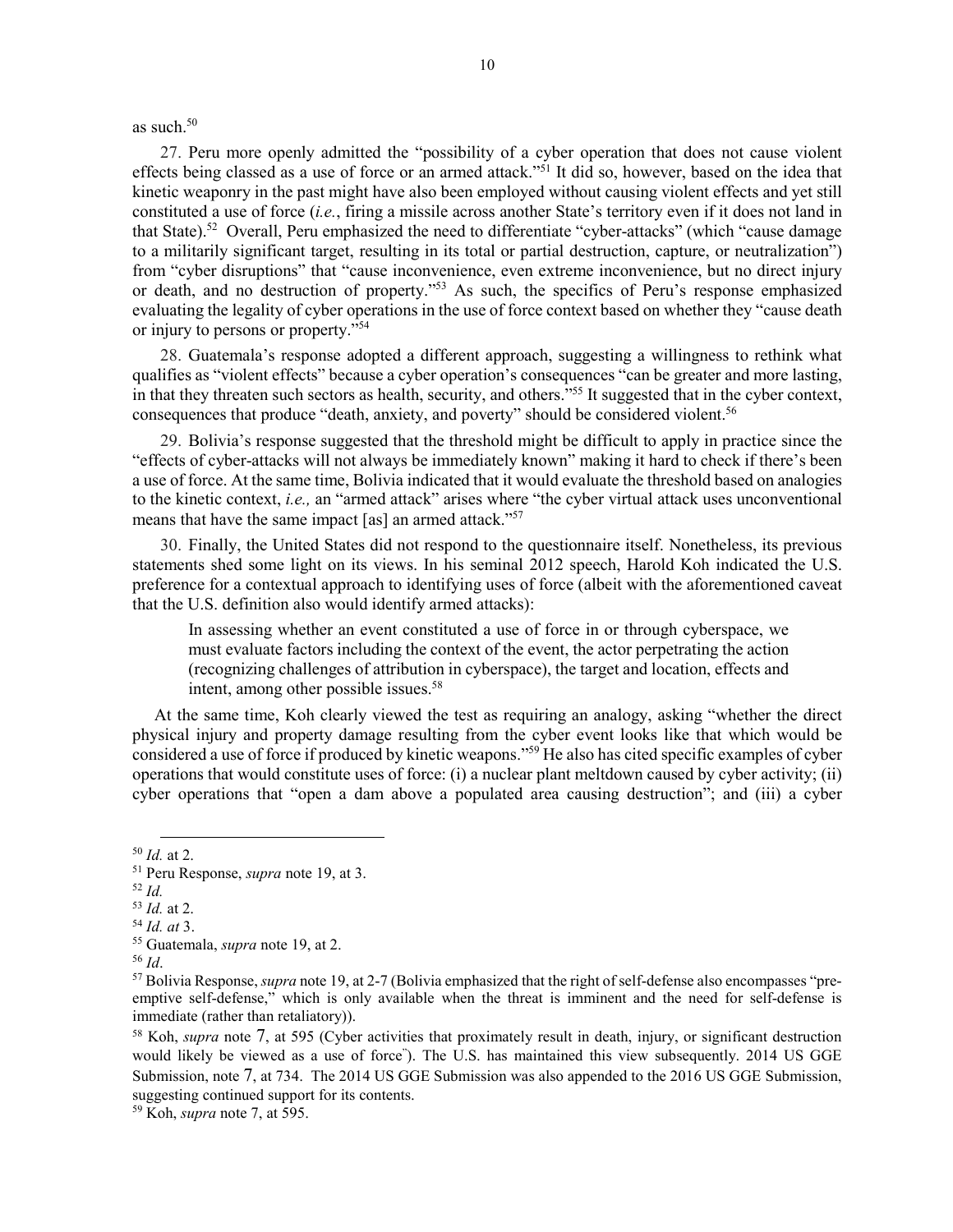operation that disables "air traffic control resulting in airplane crashes."60 To the extent all these examples involve some form of "violence" it would appear that the United States favors a use of force threshold analogous to the one applied in the kinetic context.

#### *Question 4: Outside of armed conflicts, when would a State be responsible for the cyber operations of a non-State actor? What levels of control or involvement must a State have with respect to the non-State actor's operations to trigger the international legal responsibility of that State?*

# *Question 5: Are the standards of State responsibility the same or different in the context of an armed conflict as that term is defined in Articles 2 and 3 common to the 1949 Geneva Conventions?*

<span id="page-10-0"></span>31. States are responsible not only for the behavior of their own organs and agencies in cyberspace, but also for any non-state actor that they endorse or control.<sup>61</sup> The fourth and fifth questions ask about how States understand the assignment of international legal responsibility for non-State actor behavior, in particular the extent of State "control" required. As is well known, cyber threats may be authored not just by States directly but also by a range of non-state actors, including hacktivist groups and cybercriminal organizations. In some cases, States may seek to employ these non-State actors as proxies for conducting various cyber operations.

32. Tying a proxy back to a principal in cyberspace can be technically quite challenging (although perhaps not as difficult as some supposed in the past). At the same time, a factual linkage is not enough, there must be legal attribution as well – *i.e.*, a sufficient connection between a State and a non-State actor for the former to assume legal responsibility for the latter's behavior. A State may, for example, endorse a non-state actor's behavior after the fact, thereby assuming legal responsibility for it.<sup>62</sup> Alternatively, States are legally responsible for non-State actor behavior that they control. Precisely how much control is, however, often unclear. In the *Nicaragua* case*,* the ICJ indicated that international law contains a rule imposing responsibility on a State for acts of those non-State actors over which it has "effective control" (*e.g.*, ordering the behavior or directing an operation).63 But, a few years later, the International Criminal Tribunal for the Former Yugoslavia (ICTY) adopted a looser standard of "overall control" for the purposes of IHL. As the ICTY put it, this test requires "more than the mere provision of financial assistance or military equipment or training" but not going so far as to insist on the "issuing of specific orders by the State or its direction of individual operations."64 The ICC later endorsed the "overall control" standard.<sup>65</sup>

33. The ICJ, however, has continued to insist on its "effective control" formulation in the use of force context. At the same time, it signaled that the "overall control" test might be appropriate in the IHL context, raising the possibility of a consensus on "overall control" in the IHL context and "effective control" in other contexts.<sup>66</sup> Given this possibility, the questionnaire asked about state responsibility both generally and in the IHL context based on the existence of some armed conflict as that term is used in the Geneva Conventions.

 <sup>60</sup> *Id.*

<sup>61</sup> *See* ILC, "Draft Articles on the Responsibility of States for Internationally Wrongful Acts" in *Report on the Work of its Fifty-first Session* (May 3-July 23, 1999), UN Doc A/56/10 55 [3] ('ASR'); *accord Tallinn 2.0, supra* 

note [14,](#page-2-0) Rule 15.<br><sup>62</sup> ASR, *supra* note 61, Art. 11; HEATHER HARRISON DINNISS, CYBER WARFARE AND THE LAWS OF WAR 52 (2012).<br><sup>63</sup> *Nicaragua Case, supra* note [43,](#page-8-1) at ¶115.<br><sup>64</sup> *Prosecutor v. Dusko Tadić aka 'Dule'* (Judgm

<sup>&</sup>lt;sup>65</sup> Prosecutor v. Lubanga, Case No. ICC-01/04-01/06, Trial Chamber, Judgement (Int'l Crim. Court, March 14, 2012).

<sup>66</sup> *Case concerning application of the Convention on the Prevention and Punishment of the Crime of Genocide (Bosnia and Herzegovina v. Serbia and Montenegro)* (Judgment) [1997] ICJ Rep. 43, 208–09, ¶¶402-407 (indicating that the overall control test "may well be . . . applicable and suitable" for IHL sorts of classifications).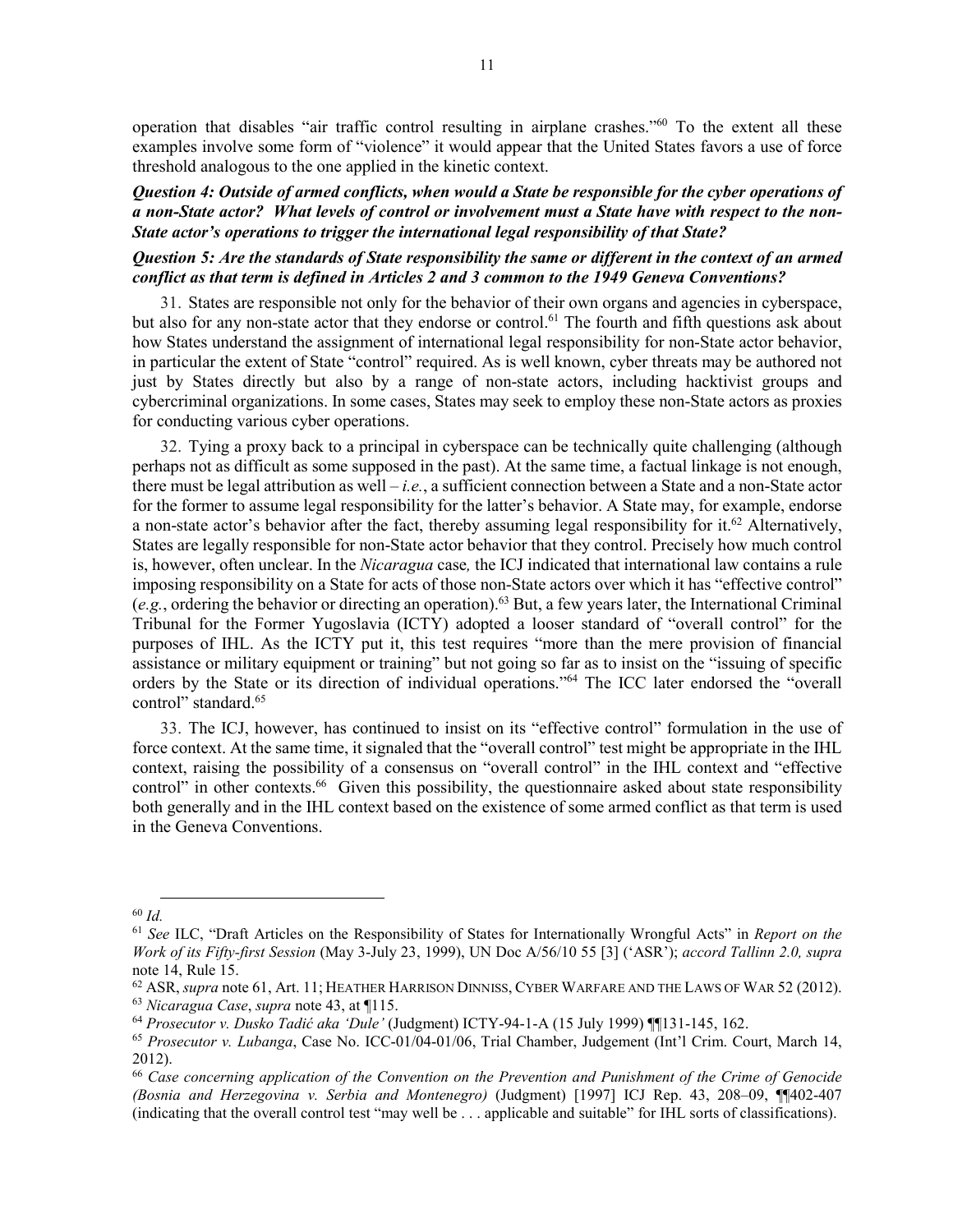34. In terms of their responses, several Member States emphasized the difficulty of attribution in cyberspace.<sup>67</sup> Others focused less on the question of liability for proxy behavior and more on the State's responsibility to take care its territory was not used by non-State actors to launch attacks.<sup>68</sup> Thus, Peru commented that "if there is inertia on the part of a State in controlling a nonstate actor that unleashed a cyber attack against another State, despite having the capacity to control them, then that could give rise to their conduct being attributable to the State."<sup>69</sup> For its part, Bolivia emphasized that States should not bear responsibility where they lack the technological infrastructure to control non-State actors.<sup>70</sup> And the United States emphasized that the "mere fact that a cyber activity was launched from, or otherwise originates from, another State's territory or from the cyber infrastructure of another State is insufficient, without more, to attribute that activity to that State."<sup>71</sup>

35. For those States whose responses focused on the question of proxy actors, the Articles of State Responsibility ("ASR") loomed large. Chile, Guyana, and Peru all based their response on ASR Article 8:

The conduct of a person or group of persons shall be considered an act of a State under international law if the person or group of persons is in fact acting on the instructions of, or under the direction or control of, that State in carrying out the conduct.<sup>72</sup>

The ASR, however, did not offer an opinion on which type of "control" the State needs to exhibit, suggesting it is "a matter for appreciation in each case."<sup>73</sup> This tracks U.S. views, which endorse State responsibility for "activities undertaken through 'proxy actors' who act on the State's instructions or under its direction or control" while only saying that the degree of control exhibited must be "sufficient."<sup>74</sup> The United States has also acknowledged that a State may later acknowledge or adopt a non-State actor's cyber operation as its own.75

36. However, one State, Chile, did offer its views on the level of control required to trigger legal responsibility. Citing the *Nicaragua* and *Genocide* cases, Chile opined that the "The degree or level of control or involvement of a state in the operations of a non-state actor, required to trigger its international responsibility is that of effective control."76 Chile, moreover, took the view that the standards of State

<sup>&</sup>lt;sup>67</sup> Guatemala, *supra* not[e 19,](#page-3-0) at 3 (finding "clear responsibility" for a cyber attack is "by no means an easy task"); Peru, *supra* not[e 19,](#page-3-0) at 4 (noting great "uncertainty in attribution, and levels of attribution, of cyber attacks" making it harder "to control those who use cyberspace to unleash attacks over the Internet").

<sup>68</sup> Ecuador, *supra* note [19,](#page-3-0) at 1 ("States cannot be held liable for an attack by a non-state actor, but there should be some way [for them] to collaborate to find the perpetrators. Furthermore, a state is responsible for regulating/setting standards for services to prevent territory belonging to a state from being launch [sic.] an attack."); Guatemala, *supra* note [19,](#page-3-0) at 3 (answering in terms of due diligence of the host State rather than the amount of control over proxy actors).

<sup>69</sup> Peru Response, *supra* note [19,](#page-3-0) at 4 (citing ASR Article 11).

<sup>70</sup> Bolivia *supra* note [19,](#page-3-0) at 3-7. On the question of proxies, Bolivia's response was indirect, although it did suggest a link between a State and non-State actors associated with its defense policy objectives and/or strategies of a State in a situation of armed conflict. *Id*.

<sup>71</sup> 2014 US GGE Submission, *supra* not[e 7,](#page-1-0) at 738.

<sup>72</sup> ASR, *supra* note [61,](#page-10-0) Art. 8; Chile Response, *supra* note [19,](#page-3-0) at 2; Guyana Response, *supra* note [19,](#page-3-0) at 3; Peru Response, *supra* note [19,](#page-3-0) at 4. Chile and Peru's responses also appear based on ASR Article 5 assigning State responsibility to "[t]he conduct of a person or entity which ... is empowered by the law of [a] State to exercise elements of the governmental authority … provided the person or entity is acting in that capacity in the particular instance." *See* Chile Response, *supra* note 19, at 2; Peru Response, *supra* note [19,](#page-3-0) at 4. 73 ASR, *supra* note [61,](#page-10-0) at 48 (Commentary to Art. 8).

<sup>74</sup> Koh, *supra* note [7,](#page-1-0) at 595; 2014 US GGE Submission, *supra* note [7,](#page-1-0) at 738 (same); Egan *supra* note [7,](#page-1-0) at 821; 2016 US GGE Submission, *supra* not[e 7,](#page-1-0) at 826.

<sup>75</sup> Egan *supra* note [7,](#page-1-0) at 821; 2016 US GGE Submission, *supra* not[e 7,](#page-1-0) at 826.

<sup>76</sup> Chile Response, *supra* note [19,](#page-3-0) at 2.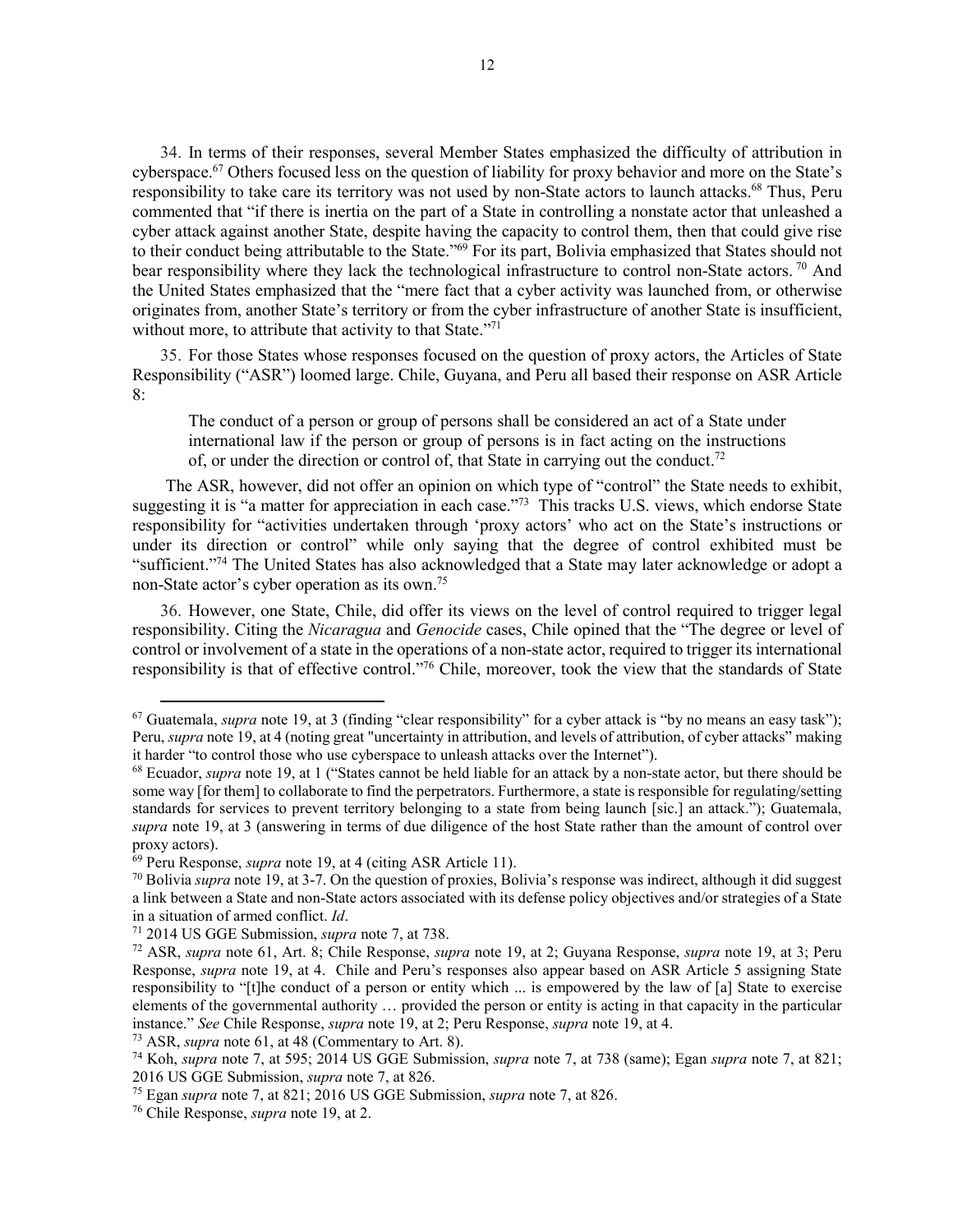responsibility are the same in the context of armed conflicts.77

37. With respect to IHL, Peru took a similar stance, favoring a uniform rule of State responsibility both in and outside of armed conflicts. While recognizing the ASR contemplates being supplanted by *lex specialis,* it indicated that doing so requires an integrated analysis. And in this case, "[a]n examination of the Geneva Conventions does not disclose any difference with respect to the provisions on international responsibility set down in the Draft Articles on Responsibility of States for Internationally Wrongful Acts; therefore, it cannot be argued that the draft articles have a different scope of application."78 As noted, however, the ASR standard of responsibility only references "control" generally, without differentiating whether it must be "effective" or "overall."

38. Other States had more trouble answering the fifth question. Guatemala suggested that "international forums must continue their discussions on the uniquely different aspects that a conflict in cyberspace would entail, particularly regarding such issues as attribution and territorial considerations."<sup>79</sup> Other States read this question to ask about differing standards of responsibility between international and non-international armed conflicts.<sup>80</sup>

# *Question 6: Under international humanitarian law, can a cyber operation qualify as an "attack" for the rules governing the conduct of hostilities if it does not cause death, injury or direct physical harm to the targeted computer system or the infrastructure it supports? Could a cyber operation that produces only a loss of functionality, for example, qualify as an attack? If so, in which cases?*

<span id="page-12-0"></span>39. The sixth question is the first of two addressing how international humanitarian law (IHL or the *jus in bello*) applies to cyber-operations. It focuses on an issue that has divided States and scholars to date – how to define an "attack" for IHL purposes. Much of IHL, including its fundamental principles of distinction, proportionality, and precautions, are largely framed in terms of prohibiting certain types of "attacks" (*e.g.*, those targeting civilians or civilian objects) while permitting others (*e.g.*, those targeting military objects).81 As the ICRC recently noted, "[t]he question of how widely or narrowly the notion of 'attack' is interpreted with regard to cyber operations is therefore essential for the applicability of these rules and the protection they afford to civilians and civilian infrastructure.<sup>82</sup> Indeed, to the extent an operation *does not* constitute an "attack," it may be conducted in an armed conflict without regard to most IHL rules. 83

40. Under IHL, an "attack" is defined by customary international law (as codified in Article 49 of Additional Protocol I to the Geneva Conventions (API)) as "acts of violence against the adversary,

<sup>77</sup> *Id.* at 3. 78 Peru Response, *supra* note [19,](#page-3-0) at 4-5.

<sup>79</sup> Guatemala Response, *supra* note [19,](#page-3-0) at 3.

<sup>80</sup> *See, e.g*., Bolivia Response, *supra* note [19,](#page-3-0) at 4-7; Guyana Response, *supra* note [19,](#page-3-0) at 3. Ecuador's Response simply emphasized that States "are responsible for complying with the rules in armed conflicts, even where there are parties that are not party" to those Conventions. Ecuador Response, *supra* note [19,](#page-3-0) at 2.

 $81$  For example, the principle of distinction is regularly framed as a prohibition on making civilians the object of an attack. *See, e.g.,* Protocol Additional to the Geneva Conventions of 12 August 1949, and relating to the Protection of Victims of Armed Conflict (Protocol I) (June 8, 1977), 1125 UNTS 3, Art. 51(2) ("API"); Protocol Additional to the Geneva Conventions of 12 August 1949, and Relating to the Protection of Victims of Non-International Armed Conflicts (Dec. 12, 1977), 1125 UNTS 609, Art. 13(2); Rome Statute of the International Criminal Court (July 17, 1998), Art. 8(2)(b)(f); Convention (IV) Respecting the Laws and Customs of War on Land and its Annex: Regulations concerning the Laws and Customs of war on Land (Oct. 18, 1907), 36 Stat. 2277, Art. 8(2)(b)(i)-(ii); JEAN MARIE HENCKAERTS & LOUISE DOSWALD-BECK, 1 CUSTOMARY INTERNATIONAL HUMANITARIAN LAW (ICRC, 2005) Rules 1, 7, 9, and 10.

<sup>82</sup> ICRC Position Paper, *supra* note [14,](#page-2-0) at 7.

<sup>&</sup>lt;sup>83</sup> Even outside of attacks, States must still exercise "constant care" in an international armed conflict to avoid "unnecessary effects" on civilians and their objects. AP I, *supra* note [81,](#page-12-0) Art. 57(1); *Tallinn 2.0, supra* note [14,](#page-2-0) at 476.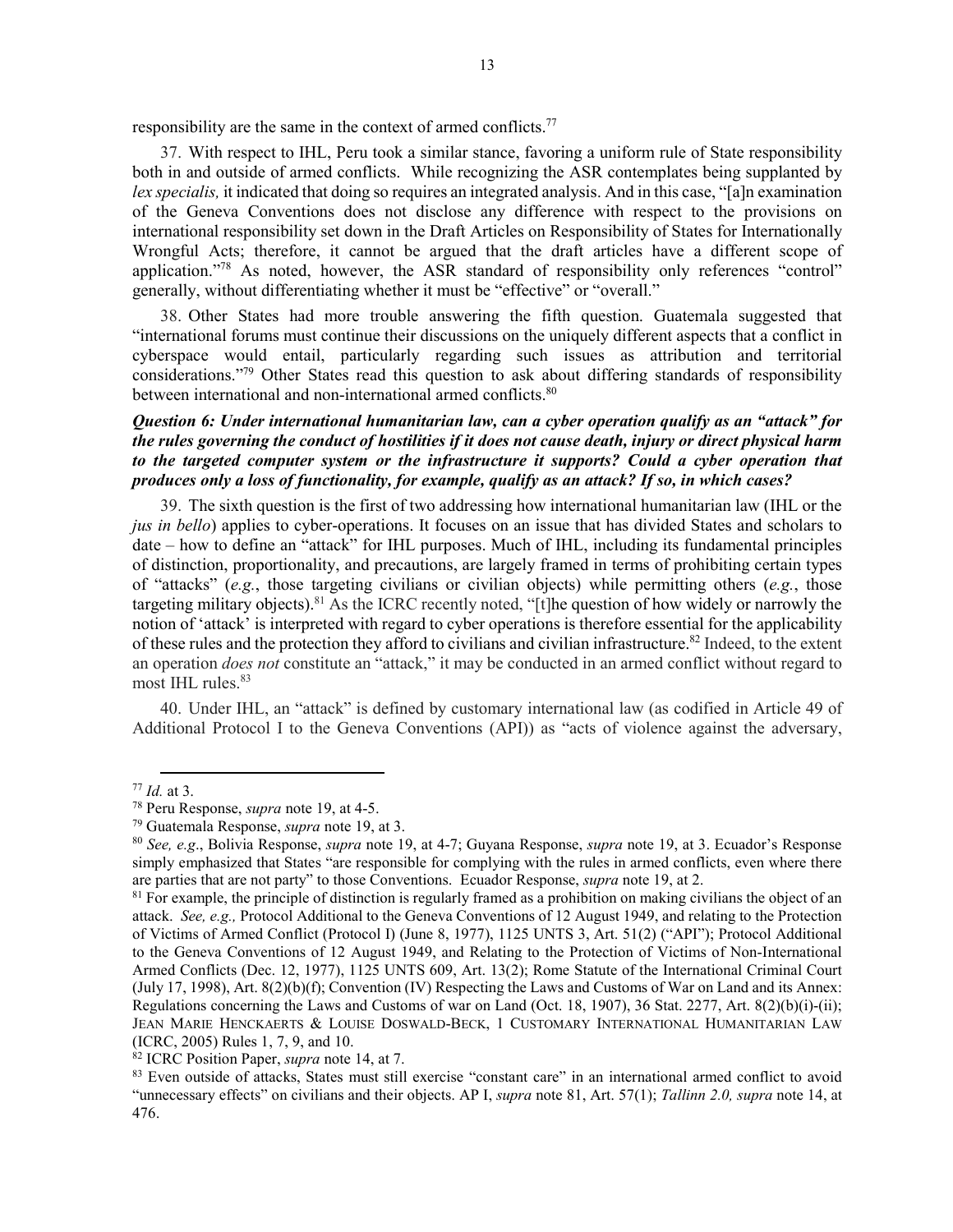whether in offence or defense."84 As *Tallinn Manual 2.0* explains, moreover, "the consequences, not its nature, are what generally determine the scope of the term 'attack'; 'violence' must be considered in the sense of violent consequences and is not limited to violent acts."<sup>85</sup> The ICRC has noted, moreover, "[i]t is widely accepted that cyber operations expected to cause death, injury or physical damage constitute attacks under IHL."86 As is well known, however, some cyber operations (*e.g.*, ransomware) are novel in that they offer an opportunity to "render objects dysfunctional without physically damaging them."<sup>87</sup> This raises the question whether cyber-operations that do not produce such effects (*e.g.*, disrupting the functionality of a water treatment facility without necessarily causing physical damage) can constitute an attack? Diverging views have emerged to date including among the *Tallinn Manual 2.0*'s Independent Group of Experts.<sup>88</sup>

41. A majority of the *Tallinn Manual 2.0*'s experts took the view that violence required some physical damage, including "replacement of physical components" such as a control system.89 Others interpreted damage to include cases where no physical components require replacing and functionality can be restored by reinstalling the operating system, while a few other experts believed an attack could occur via the "loss of usability of cyber infrastructure" itself.<sup>90</sup> For its part, the ICRC has argued that during an armed conflict an operation designed to disable a computer or a computer network constitutes an attack under IHL, whether the object is disabled through kinetic or cyber means.<sup>91</sup>

42. The sixth question was thus designed to see if Member States likewise view IHL's attack threshold in terms of violence (or violent effects) of if they would consider that the "attack" label applicable to cyber operations based on loss of functionality rather than more traditional concepts of physical damage or destruction.

43. The questionnaire responses reveal support for the applicability of IHL generally and the idea that cyber operations can constitute an attack in that context.<sup>92</sup> Responses were more mixed, however, with respect to whether a cyber operation could qualify as an "attack" under IHL if it fails to cause death, injury, or direct physical harm. Chile, Peru, and the United States all gave negative responses.<sup>93</sup> Chile cited Article 49 of Additional Protocol 1 to the Geneva Conventions (API) to insist that IHL attacks must involve "effects or consequences arising from the act itself" that are "violent."94 In particular, it suggested that to qualify as an attack, its result must require the affected State to "take action to repair or restore the affected infrastructure or computer systems, since in those cases the consequences of the attack are similar to those described above, in particular physical damage to property."<sup>95</sup> Peru's response suggests for there to be an "attack" there must be "people" or "public or private property" that is "physically

<sup>84</sup> AP I, *supra* not[e 81,](#page-12-0) Art. 49. 85 *Tallinn 2.0*, *supra* note [14,](#page-2-0) at 415.

<sup>86</sup> *See* ICRC Position Paper, *supra* note [14,](#page-2-0) at 7.

<sup>87</sup> 2015 ICRC Report, *supra* not[e 14,](#page-2-0) at 41.

<sup>88</sup> *Id.*

<sup>89</sup> *Tallinn 2.0, supra* note [14,](#page-2-0) at 417.

<sup>90</sup> 2015 ICRC Report, *supra* note [14,](#page-2-0) at 43; see also 2019 ICRC Report, *supra* not[e 14,](#page-2-0) at 21 ("IHL rules protecting civilian objects can, however, provide the full scope of legal protection only if States recognize that cyber operations that impair the functionality of civilian infrastructure are subject to the rules governing attacks under  $IHL."$ 

<sup>91</sup> *See* ICRC Position Paper, *supra* not[e 14,](#page-2-0) at 7; 2015 ICRC Report, *supra* note [14,](#page-2-0) at 43 (arguing that international law must treat as attacks those cyber operations that disable objects since the definition of a military objective includes neutralization (suggesting that neutralizing objects falls within the ambit of IHL)).

<sup>92</sup> *See, e.g.,* Bolivia Response, *supra* note [19,](#page-3-0) at 3-7; *id.* at 4-7 (noting two views on whether a cyber operation alone can give rise to an armed conflict subject to IHL); Chile Response, *supra* note [19,](#page-3-0) at 3. Guyana Response, *supra* note [19,](#page-3-0) at 3; Peru Response, *supra* note [19,](#page-3-0) at 1; Koh, *supra* note [7,](#page-1-0) at 595 (U.S. view).

<sup>93</sup> Guyana Response, *supra* note [19,](#page-3-0) at 4.

<sup>94</sup> Chile Response, *supra* note [19,](#page-3-0) at 3.

<sup>95</sup> *Id.*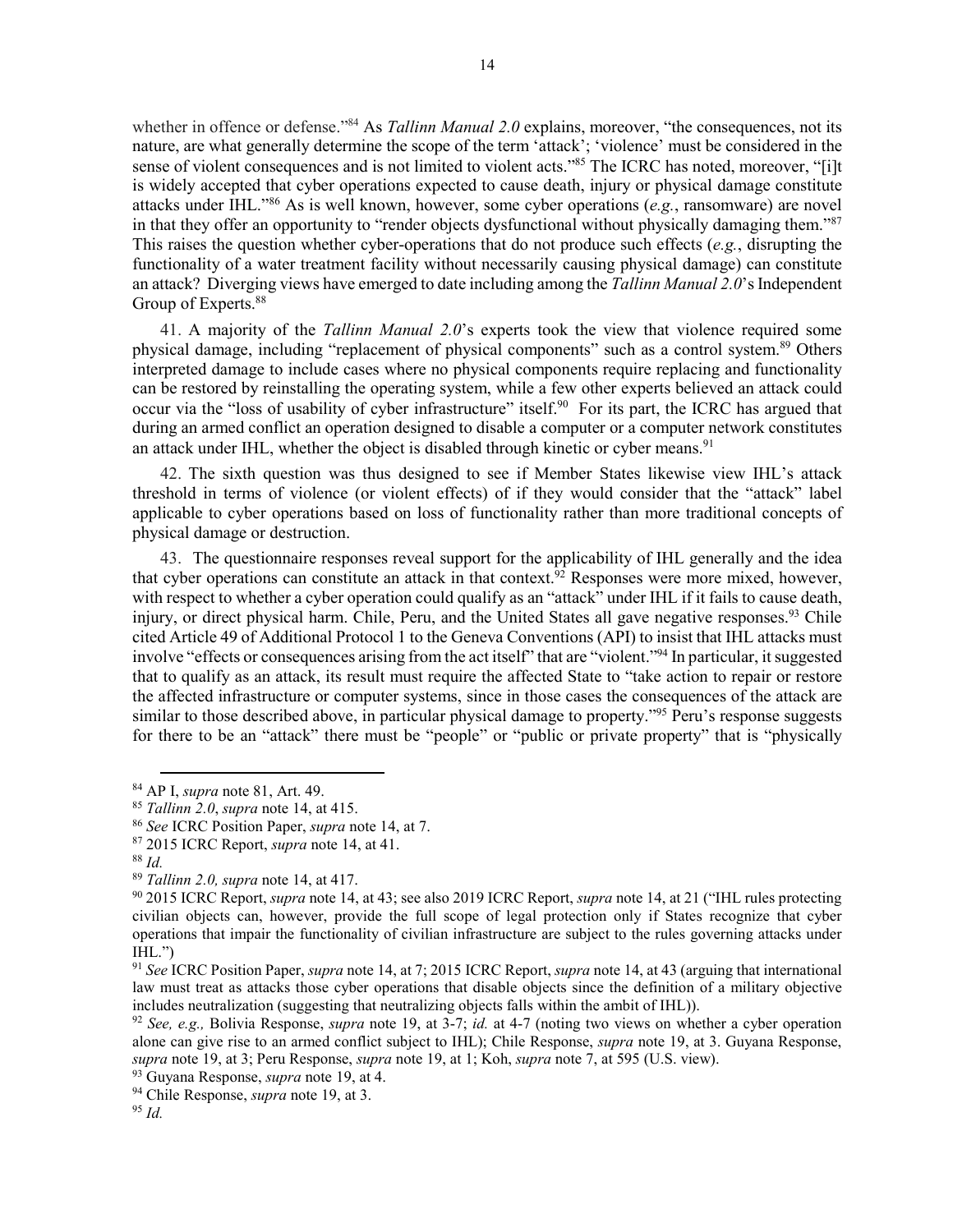harmed."<sup>96</sup> The United States, meanwhile, has emphasized that the IHL "attack" threshold requires looking at "*inter alia*, whether a cyber activity results in kinetic and irreversible effects on civilians, civilian objects, or civilian infrastructure, or non-kinetic and reversible effects on the same."97 The implication is that if a cyber operation produces non-kinetic or reversible effects, it will not "rise to the level of an armed attack."98 This would seem to exclude, for example, ransomware exploits that are not kinetic themselves or where the data they interrupt can be restored.

44. In contrast, Guatemala and Ecuador both responded positively to the idea of delimiting attacks based on functionality losses rather than death, injury or destruction of property. Guatemala indicated that among cyber operations that can be considered an attack are those "that only produce a loss of functionality."99 Ecuador opined that "[a] cyber operation can qualify as an attack if it renders inoperable a state's critical infrastructure or others that endanger the security of the state."<sup>100</sup>

45. Bolivia and Guyana's responses were more equivocal. On the one hand, Bolivia emphasized that IHL would define attacks to include those cyber operations "intended to be able to cause loss of human life, injury to people, and damage or destruction of property."<sup>101</sup> On the other hand, it suggested that a cyber operation "could be considered an attack when its objective is to disable a state's basic services (water, electricity, telecommunications, or the financial system").<sup>102</sup> Guyana noted that "[w]hen a cyber operation produces a loss of functionality, it may or may not constitute an attack."103 Like Chile, it referenced API Article 49, tying the attack concept to a need for violence (whether in terms of means or consequences): "a cyber operation which does not result in death, injury, or physical harm cannot constitute an attack" under IHL.<sup>104</sup> On the other hand, it also suggested that "cyber operations that undermine the functioning of computer systems and infrastructure needed for the provision of services and resources to the civilian population constitute an attack" among which it included "nuclear plants, hospitals, banks, and air traffic control systems."<sup>105</sup> Such responses suggest a need for further dialogue on how proximate the death or destruction must be to the loss of functionality. In other words, does the loss of functionality to an essential service alone constitute an attack or must there be some attendant (or reasonably foreseeable) death or injury to people or property?

#### *Question 7: Is a cyber operation that only targets data governed by the international humanitarian law obligation to direct attacks only against military objectives and not against civilian objects?*

46. IHL clearly requires "attacking" States to distinguish between civilian and military objects, permitting attacks on military objectives while prohibiting those against civilians and civilian objects.106 When it comes to cyberspace, however, it is not always clear what constitutes an "object" to which this principle applies. The primary debate has centered on "data." Does the non-physical nature of "data" mean it will not constitute an object so that militaries need not distinguish it and exclude it as a target in

 <sup>96</sup> Peru's response is, however, a bit ambiguous, as it appears to rely on *jus ad bellum* materials to identify the standards for an IHL attack, including citing the U.S. contextual approach favored by Harold Koh. Peru Response, *supra* note [19,](#page-3-0) at 6.

<sup>97</sup> 2014 US GGE Submission, *supra* not[e 7,](#page-1-0) at 736.

<sup>98</sup> Egan, *supra* note [7,](#page-1-0) at 818. Egan's speech did not mention the reversible/irreversible criterion but emphasized instead "the nature and scope of those effects, as well as the nature of the connection, if any, between cyber activity and the particular armed conflict in question." *Id.*

<sup>99</sup> Guatemala Response, *supra* note [19,](#page-3-0) at 3.

<sup>100</sup> Ecuador Response, *supra* note [19,](#page-3-0) at 3. <sup>101</sup> Bolivia Response, *supra* not[e 19,](#page-3-0) at 4-7.

<sup>102</sup> *Id.* 

<sup>&</sup>lt;sup>103</sup> Guyana, *supra* note [19,](#page-3-0) at 3.<br><sup>104</sup> *Id.* (citing API Art. 54(2)).

<sup>&</sup>lt;sup>106</sup> When a particular object is used for both civilian and military purposes (so-called "dual-use objects"), it becomes a military objective (except for separable parts thereof). For sources codifying this principle of "distinction" see *supra* note [81.](#page-12-0)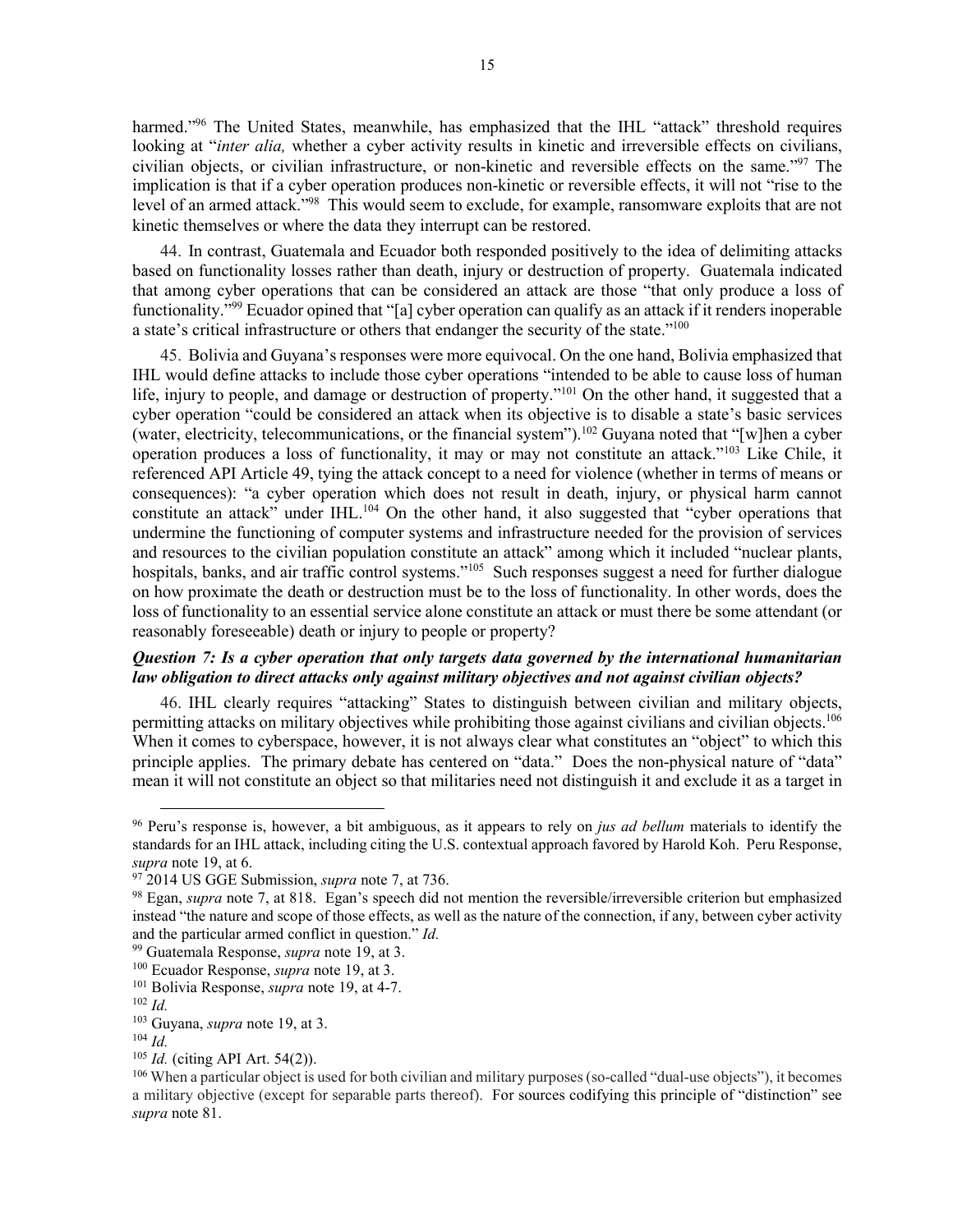their cyber operations? Or should at least some "data" qualify as an "object" to which the principle of distinction and relevant IHL rules apply?

47. A majority of the *Tallinn Manual 2.0*'s Independent Group of Experts adopted the former view: the "armed conflict notion of 'object' is not to be interpreted as including data, at least in the current state of the law."107 That said, the experts did agree that a cyber operation against data could trigger IHL's rules where it "foreseeably results in the injury or death of individuals or damage or destruction of physical objects" since the latter individuals and objects would be protected by relevant IHL rules like distinction.<sup>108</sup> The ICRC has, in contrast, suggested a more expansive definition of data via the term "essential civilian data" (*e.g.*, medical data, biometric data, social security data, tax records, bank accounts, companies' client files or election lists and records). It has pointed out that "[d]eleting or tampering with essential civilian data can "cause more harm to civilians than the destruction of physical objects."109 Although it recognizes that the question of whether data can constitute a civilian object remains unresolved, the ICRC has suggested that IHL should do so or otherwise face a large "protection gap" inconsistent with IHL's object and purpose. The seventh question sought Member State views on this important issue.

48. None of the States that responded to this question took the position that civilian data is directly subject to the principle of distinction in armed conflict. Indeed, several States emphasized the principle of distinction without offering an opinion on the status of data as an object.<sup>110</sup> Chile's response suggested, however, that the principle of distinction could apply to cyber operations against data indirectly based on the knock-on effects of such operations. It cited the Commentary to API for the idea that objects must be "visible and tangible" which means that "under current international humanitarian law the aforementioned data would not qualify as objects, in principle, because they are essentially intangible, without prejudice to the physical elements containing the data—hardware, for example."<sup>111</sup> At the same time, Chile emphasized that "an attack directed exclusively at computer data could well produce adverse consequences affecting the civilian population," citing as an example the possibility of a cyber operation eliminating a State's social security database.<sup>112</sup> It concluded that "[t]he principle of distinction must therefore be taken into consideration in the context of cyber operations, whereby a state should refrain from attacking data in case it could affect the civilian population, unless such data are being used for military purposes."113 Guyana's response adopted a similar lens. Noting that "the deletion, suppression, corruption of data may have far reaching consequences," it focused on the effects of the cyber operation rather than whether the data targeted qualified as an object or not.<sup>114</sup>

49. Peru's response did not address the potential of data to qualify as a civilian object, but focused

<sup>&</sup>lt;sup>107</sup> *Tallinn 2.0*, *supra* note [14,](#page-2-0) at 437.<br><sup>108</sup> *Id.* at 416.<br><sup>109</sup> ICRC Position Paper, *supra* note [14,](#page-2-0) at 8; *accord* 2019 ICRC Report, *supra* note 14, at 21 ("Moreover, data have become an essential component of the digital domain and a cornerstone of life in many societies. However, different views exist on whether civilian data should be considered as civilian objects and therefore be protected under IHL principles and rules governing the conduct of hostilities. In the ICRC's view, the conclusion that deleting or tampering with essential civilian data would not be prohibited by IHL in today's ever more data-reliant world seems difficult to reconcile with the object and purpose of this body of law. Put simply, the replacement of paper files and documents with digital files in the form of data should not decrease the protection that IHL affords to them."); 2015 ICRC Report, *supra* note [14,](#page-2-0) at 43.

<sup>110</sup> *See* Bolivia Response, *supra* not[e 19,](#page-3-0) at 5-7; Ecuador Response, *supra* not[e 19,](#page-3-0) at 2; Guatemala Response, *supra*  note [19,](#page-3-0) at 3. 111 Chile Response, *supra* note [19,](#page-3-0) at 4. 112 *Id.* 

<sup>113</sup> *Id*.

<sup>114</sup> Guyana Response, *supra* note [19,](#page-3-0) at 4 ("As it relates to data…regard should be had to whether the cyber operation that targets data has produced such a loss of functionality that it may constitute an attack").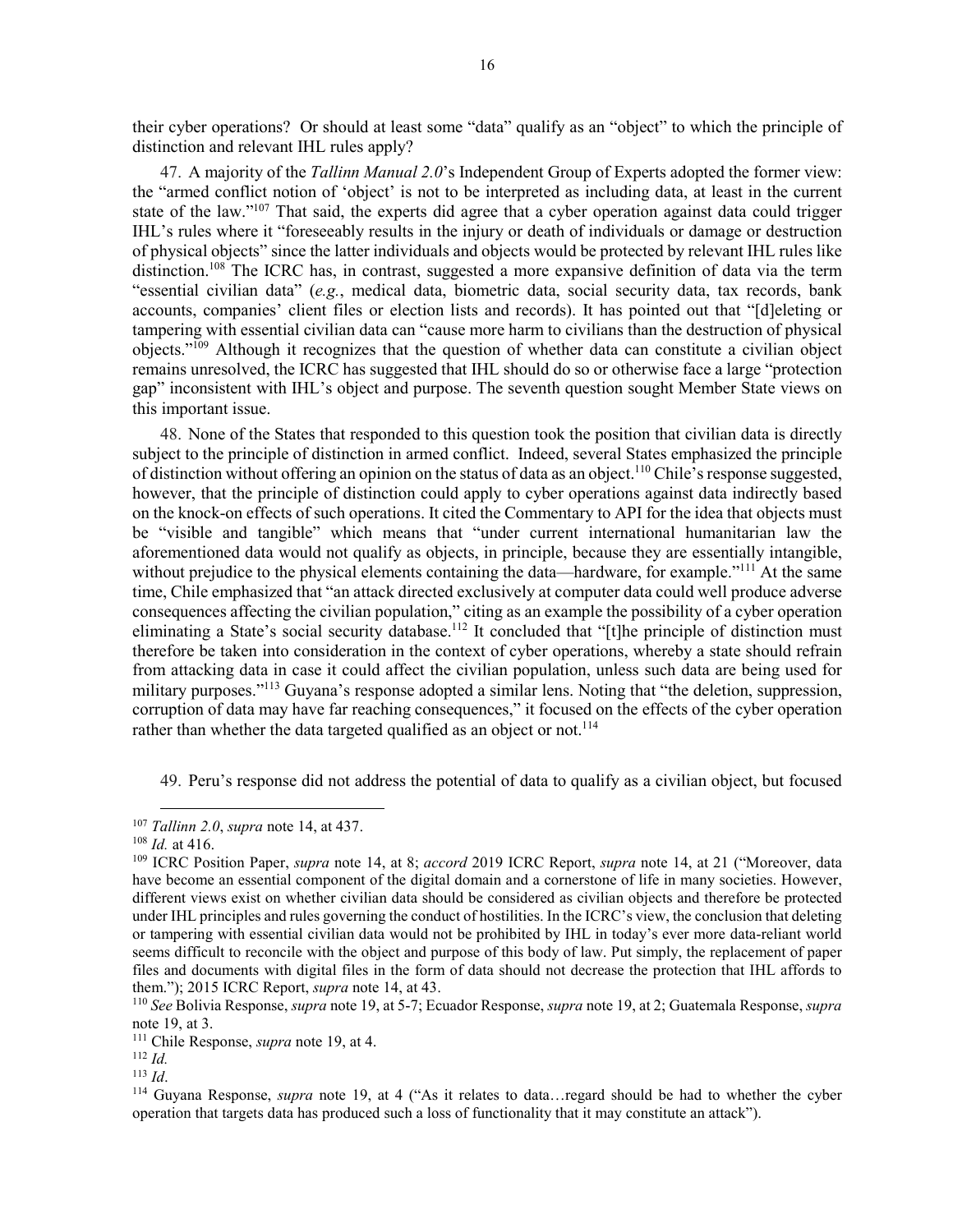(affirmatively) on its potential to qualify as a military objective. It characterized certain "data" (*e.g.*, software allowing troop communications in the field, synchronization of a missile arsenal or location of enemy aircraft) as lawful "military objectives" while suggesting other data systems used in conflicts (*e.g.*, "a data system that enabled the operating room of a field hospital treating war wounded or civilians to function") were not subject to attack.<sup>115</sup>

# *Question 8: Is sovereignty a discrete rule of international law that prohibits States from engaging in specific cyber operations? If so, does that prohibition cover cyber operations that fall below the use of force threshold and which do not otherwise violate the duty of non-intervention?*

<span id="page-16-0"></span>50. Sovereignty is undoubtedly the core architectural feature of the current international legal order, providing States with both rights and responsibilities.<sup>116</sup> Sovereignty serves as a foundational principle for some of the international legal rules already mentioned (*e.g.*, the prohibition on the use of force, the right of self-defense, State responsibility). Moreover, in certain contexts, sovereignty exists as more than a background principle, as an independent rule directly regulating State behavior (*i.e.*, a foreign aircraft entering another State's airspace without permission violates its sovereignty).<sup>117</sup> It is not yet clear, however, whether sovereignty operates as a rule in cyberspace. *Tallinn Manual 2.0* indicated that it constitutes a rule that operates to constrain a State's cyber operations that do not rise to the level of a use of force or constitute a prohibited intervention.<sup>118</sup> In 2018, however, the U.K. Attorney General took the view that sovereignty was a principle that informed other rules not a rule of international law itself.119 Since then, the French Ministry of Defense and the Dutch government have both expressed support for sovereignty as a stand-alone rule.<sup>120</sup>

 <sup>115</sup> Peru Response, *supra* note [19,](#page-3-0) at 6. Peru explained that attacks in the first case could cause significant military harm to opposing forces while an attack on the data in the field hospital would "not create a legitimate military advantage." *Id.*

<sup>116</sup> *Island of Palmas (Netherlands v. United States of America)*, 2 R.I.A.A. 829, 839 (1928) ("Sovereignty in the relations between States signifies independence. Independence in regard to the portion of the globe is the right to exercise therein, to the exclusion of any other State, the functions of a State. . . . Territorial sovereignty, as has already been said, involves the exclusive right to display the activities of a State. This right has as corollary a duty: the obligation to protect within the territory the rights of other States, in particular their right to integrity and inviolability in peace and in war.").

<sup>117</sup> *See, e.g.,* Michael N. Schmitt and Liis Vihul, *Respect for Sovereignty in Cyberspace,* 95 TEXAS L. REV. 1639, 1640 (2017). In addition to Article 2(4)'s prohibition on the use of force, there is widespread agreement on a duty of non-intervention in international law that is applicable to cyberspace. *See, e.g., Case Concerning Armed Activities in the Territory of the Congo (Democratic Republic of the Congo v. Uganda)* (Jurisdiction and Admissibility) [2006] ICJ Rep. 6, [46]-[48]; *Nicaragua Case*, *supra* note [43,](#page-8-1) at ¶205; Declaration on Principles of International Law concerning Friendly Relations & Co-operation among States, UNGA Res. 2625 (XXV), U.N. Doc. A/RES/25/2625 (Oct. 23, 1970). The 2015 UN GGE endorsed it among the applicable rules of international law in cyberspace. 2015 GGE Report, *supra* note [2,](#page-0-1) ¶¶26, 28(b). And Rule 66 of *Tallinn 2.0* posits that "A State may not intervene, including by cyber means, in the internal or external affairs of another State." *Tallinn 2.0, supra*  note [14,](#page-2-0) at 312. As with the use of force, however, questions remain about how this duty operates in cyberspace and what cyber operations it prohibits or otherwise regulates.

<sup>118</sup> *Tallinn 2.0, supra* note [14,](#page-2-0) Rule 4 ("A State must not conduct cyber operations that violate the sovereignty of another State.").

<sup>119</sup> *See, e.g.,* U.K. View*, supra* note [8](#page-1-2) ("Some have sought to argue for the existence of a cyber-specific rule of a 'violation of territorial sovereignty' … Sovereignty is of course fundamental to the international rules-based system. But I am not persuaded that we can currently extrapolate from that general principle a specific rule or additional prohibition for cyber activity beyond that of a prohibited intervention. The UK Government's position is therefore that there is no such rule as a matter of current international law."). 120 *See* French Ministry of Defense Views*, supra* note [11,](#page-2-1) at 6 ("Any unauthorised penetration by a State of French

systems or any production of effects on French territory via a digital vector may constitute, at the least, a breach of sovereignty"); the Netherlands Views, *supra* note [12,](#page-2-2) Appendix, at 2 ("According to some countries and legal scholars, the sovereignty principle does not constitute an independently binding rule of international law that is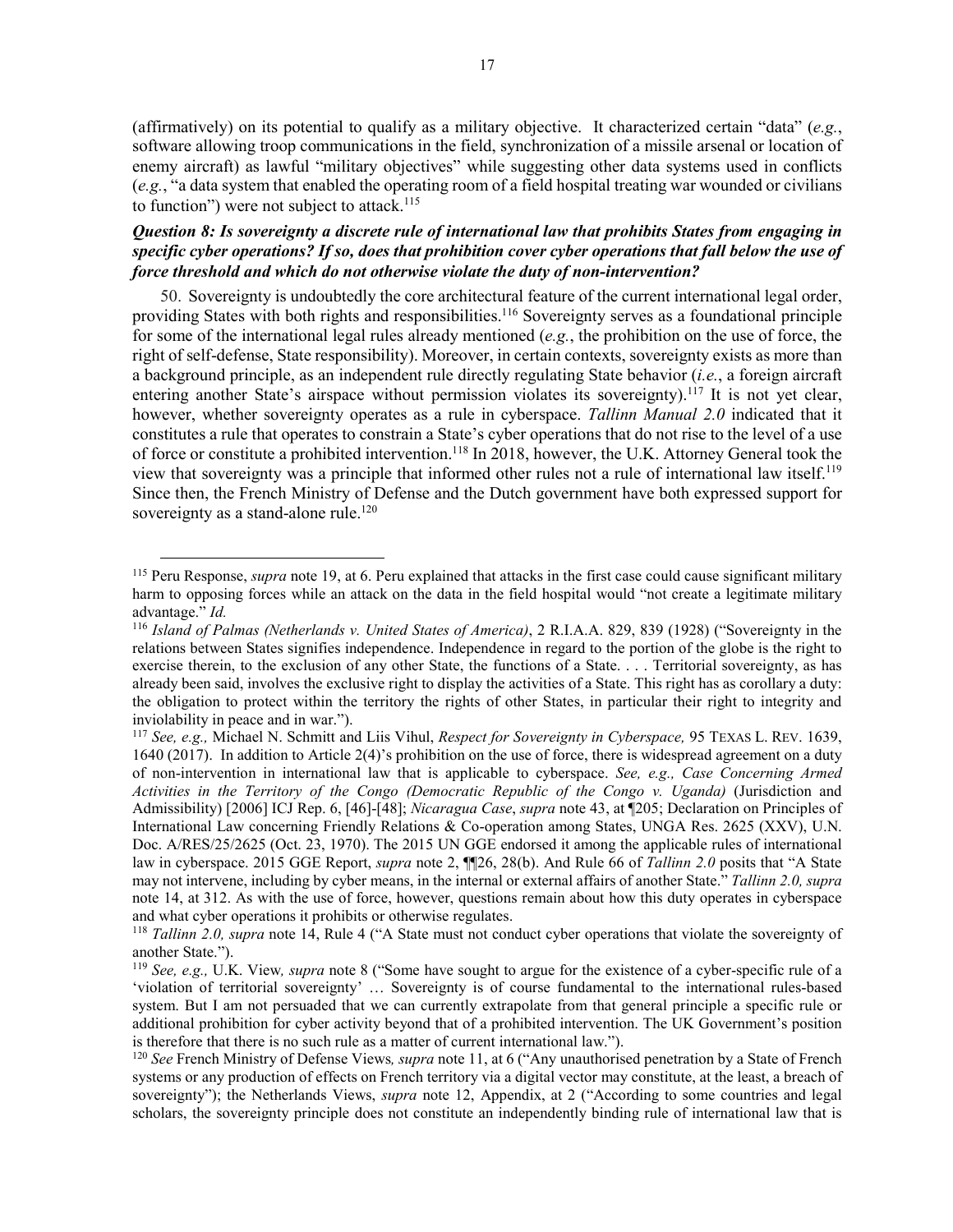51. The eighth question sought to solicit Member State views on the question of sovereignty-asprinciple versus sovereignty-as-rule. It was focused on the constraining function of sovereignty, *i.e.*, whether and how it limits a State's ability to conduct cyber operations outside of its territory. Interestingly, many of the responding States took the question as an invitation to reaffirm sovereignty's enabling function – *i.e.*, according State's authority to regulate ICTs within their own territorial jurisdiction. Bolivia and Guyana, for example, both cited sovereignty as authorizing States to exercise jurisdiction over cyber infrastructure or activities in their territory.<sup>121</sup> Ecuador, in contrast, cast doubt on the ability of States to exercise their sovereignty in cyberspace given its "intangible" characteristics, while affirming States do have sovereignty over "Cyber infrastructure" and activity related to that infrastructure in their territory.122 Chile and the United States also echoed the power sovereignty accords States over ICTs in their territory, but noted that this power must operate within limits. Both cited the need for States to exercise their sovereignty consistent with international human rights law.123

52. On the question of whether sovereignty operates as a stand-alone rule in cyberspace, three States—Bolivia, Guatemala, and Guyana—affirmed its status as such.<sup>124</sup> Guyana, for example, indicated that sovereignty protections are "not limited to activities amounting to an unjustified use of force, to an armed attack, or to a prohibited intervention."125 Thus, it took the view that a State "must not conduct cyber operations that violate the sovereignty of another State" with the existence of such violations depending on "the degree of infringement and whether there has been an interference with government functions."<sup>126</sup> Guatemala adopted a similar stance, indicating that "a State participating in a specific cyber operations violates a country's sovereignty if, in the course of a cyber attack, it takes certain information from another State's cyber realm, even when no harm that could affect equipment or the human rights of a person or persons is caused."<sup>127</sup>

53. Other State's responses where quite equivocal. Peru simply cited sovereignty as "one of the fundamental pillars of international society" without opining on its status as an independent rule.<sup>128</sup> Ecuador suggested that the "rule" authorizing States to control their own cyber infrastructure "does not prevent a state from engaging in cyber operations" without offering an opinion on whether it might regulate how they do so vis-à-vis other sovereign States.129

<u>.</u>

separate from the other rules derived from it. The Netherlands does not share this view. It believes that respect for the sovereignty of other countries is an obligation in its own right, the violation of which may in turn constitute an internationally wrongful act."). A recent scholarly treatment questions if France clearly falls in the sovereignty-asrule camp. *See* Corn, *supra* note [11](#page-2-1) ("although the MdA does state that cyberattacks, as it defines that term, against French digital systems or any effects produced on French territory by digital means may constitute a breach of sovereignty in the general sense, at no point does it assert unequivocally that a violation of the principle of sovereignty constitutes a breach of an international obligation. To the contrary, obviously aware of the debate, the document is deliberately vague on this point and simply asserts France's right to respond to cyberattacks with the full range of options available under international law...").

<sup>121</sup> Bolivia Response, *supra* not[e 19,](#page-3-0) at 5-7; Guyana Response, *supra* note [19,](#page-3-0) at 5.

<sup>&</sup>lt;sup>123</sup> Chile Response, *supra* note [19,](#page-3-0) at 4-5 (recognizing sovereignty authorizes protection and defense of a State's "critical information infrastructure" as long as those sovereignty based measures "do not violate the rule of international law – for example, those contained in international human rights law or international humanitarian law."); 2014 US GGE Submission, *supra* note [7,](#page-1-0) at 737-8 (noting that the exercise of jurisdiction of a territorial State "is not unlimited; it must be consistent with applicable international law, including international human rights obligations" and citing, in particular freedom of expression and freedom of opinion).

<sup>124</sup> Bolivia Response, *supra* note [19,](#page-3-0) at 5-7; Guatemala Response, *supra* note [19,](#page-3-0) at 3; Guyana Response, *supra*  note [19,](#page-3-0) at 5.

<sup>125</sup> Guyana Response, *supra* note [19,](#page-3-0) at 5.

<sup>126</sup> *Id.*

<sup>127</sup> Guatemala Response, *supra* note [19,](#page-3-0) at 3.

<sup>128</sup> Peru Response, *supra* note [19,](#page-3-0) at 6-7.

<sup>129</sup> Ecuador Response, *supra* note [19,](#page-3-0) at 2.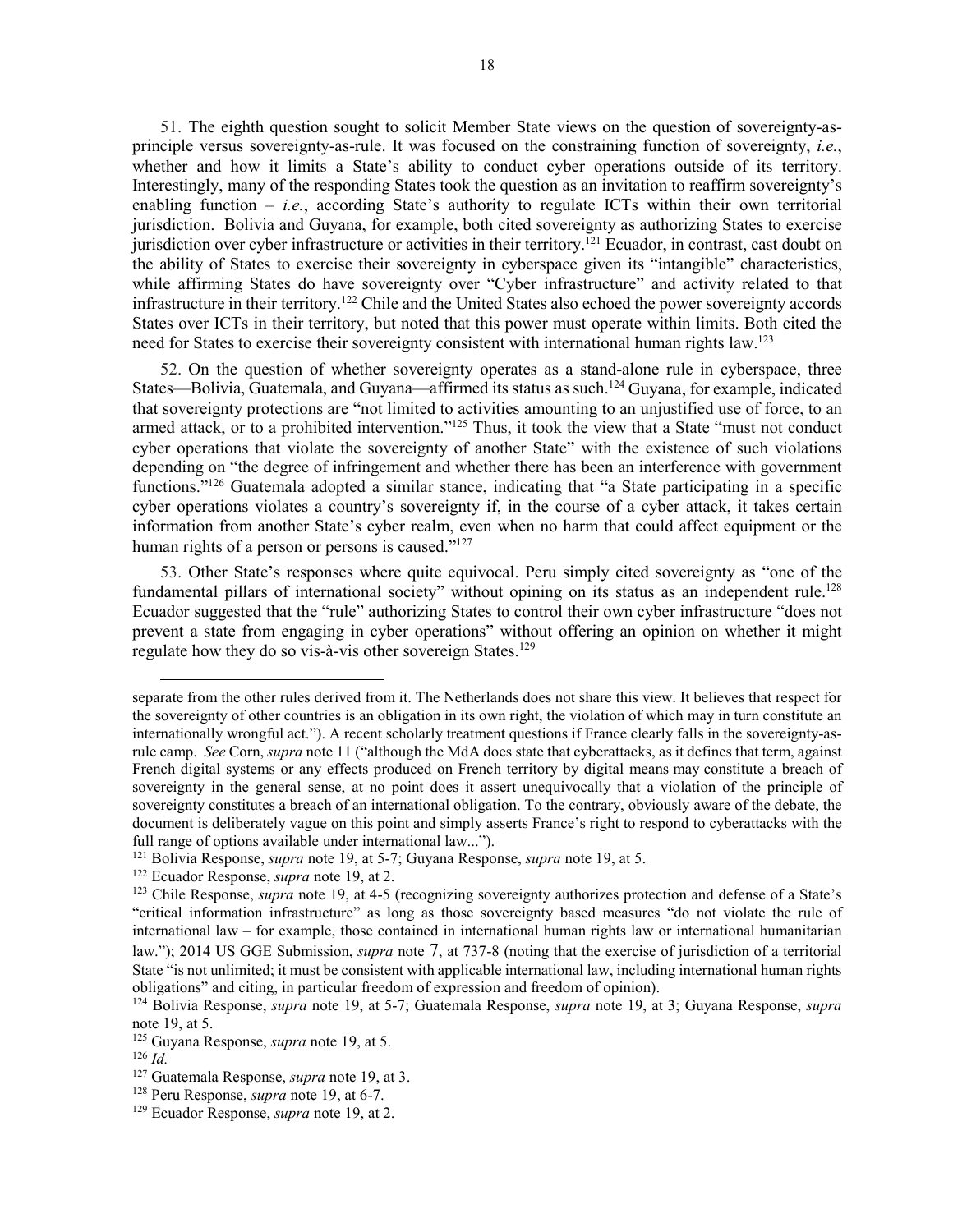54. Chile's response described sovereignty as a "principle" that "States carrying out cyber operations must always take … into account."130 Thus, "every time a state considers carrying out a cyber-operation, it must consider ensuring it does not affect the sovereignty of another."<sup>131</sup> The use of "principle" may suggest something other than a concrete rule, although the use of "must" creates more obligatory expectation. Moreover, Chile did suggest that:

every state has an obligation to respect the territorial integrity and independence of other states and must faithfully discharge its international obligations, including as regards the principle of nonintervention. Cyber operations that hinder another state from exercising its sovereignty therefore constitute a violation of that sovereignty and are prohibited under international law.132

The last sentence suggests sovereignty might constitute a stand-alone rule unless one reads the reference to intervention with another State's exercise of sovereignty as equivalent to the *domaine reservé* protected by the duty of non-intervention.<sup>133</sup>

55. The U.S. position is murkier. In 2014, then-legal adviser Harold Koh indicated that "State sovereignty . . . must be taken into account in the conduct of activities in cyberspace, including outside of the context of armed conflict."134 It's not clear, however, whether taking "State sovereignty . . . into account" signals U.S. recognition of sovereignty as a standalone rule. In his own speech in 2016, then-Legal Adviser Brian Egan made clear that "remote cyber operations involving computers or other networked devices located on another State's territory do not constitute a per se violation of international law."135 At the same time, he conceded that '[i]n certain circumstances, one State's non-consensual cyber operation in another State's territory could violate international law, even if it falls below the threshold for the use of force." In any case, Egan indicated that "[p]recisely when a non-consensual cyberoperation violates the sovereignty of another State is a question lawyers within the U.S. government continue to study carefully, and it is one that ultimately will be resolved through the practice and opinio juris."136 Most recentl recently, however, the General Counsel for the U.S. Department of Defense indicated that "[f]or cyber operations that would not constitute a prohibited intervention or use-of-force [i.e., those that might be covered by a rule of sovereignty], the Department believes there is not sufficiently widespread and consistent State practice resulting from a sense of legal obligation to conclude that customary international law generally prohibits such non-consensual cyber operations in another State's territory."137 It is unclear, however, how widely shared this view is across the U.S. government as a whole.

### *Question 9: Does due diligence qualify as a rule of international law that States must follow in exercising sovereignty over the information and communication technologies in their territory or under the control of their nationals?*

 <sup>130</sup> Chile Response, *supra* note [19,](#page-3-0) at 5.

<sup>131</sup> *Id.*

<sup>132</sup> *Id.* 

<sup>133</sup> *See* note [117.](#page-16-0)

<sup>134</sup> Koh, *supra* not[e 7,](#page-1-0) at 596: *Accord* 2014 US GGE Submission, *supra* not[e 7,](#page-1-0) at 737; 2016 US GGE Submission, *supra* note [7,](#page-1-0) at 825.

<sup>135</sup> Egan, *supra* not[e 7,](#page-1-0) at 818. Among other things, Egan indicated that the United States does engage in intelligence collection activities overseas and that such activities may violate the domestic laws of other States, but that there is no "per se prohibition on such activities under customary international law." *Id.* 

<sup>&</sup>lt;sup>137</sup> See Paul C. Ney, "DOD General Counsel Remarks at U.S. Cyber Command Legal Conference, March 2, 2020, at [https://www.defense.gov/Newsroom/Speeches/Speech/Article/2099378/dod-general-counsel-remarks-at](https://www.defense.gov/Newsroom/Speeches/Speech/Article/2099378/dod-general-counsel-remarks-at-us-cyber-command-legal-conference/)[us-cyber-command-legal-conference/.](https://www.defense.gov/Newsroom/Speeches/Speech/Article/2099378/dod-general-counsel-remarks-at-us-cyber-command-legal-conference/)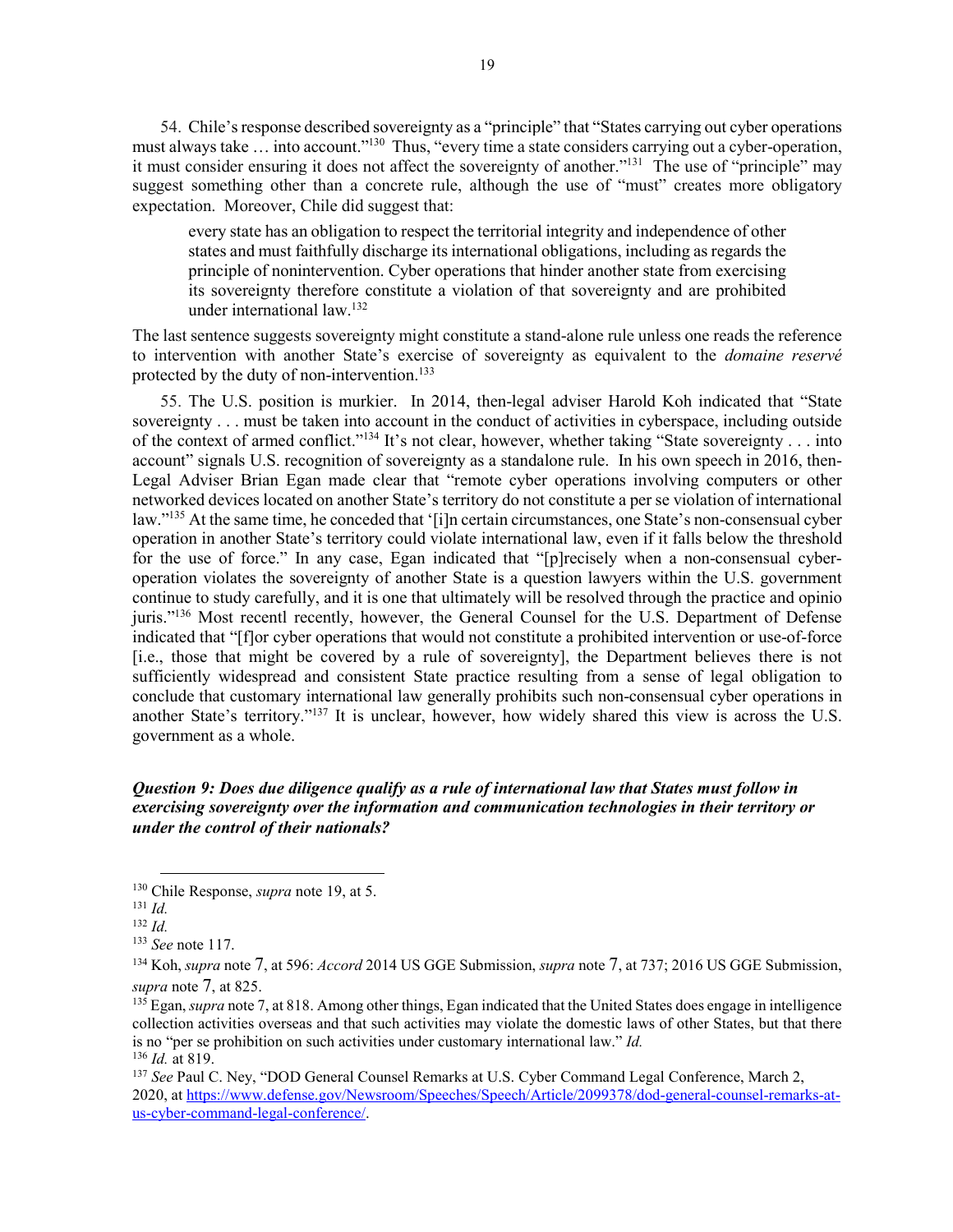56. Due diligence is a principle of international law that requires a State to respond to activities that it knows (or reasonably should know) have originated in its territory or other areas under its control and that violate the right(s) of another State.<sup>138</sup> It is an obligation of effort, not result – where a State knows or should know of the conduct, it must employ "all means reasonably available" to redress it.<sup>139</sup> As a principle, due diligence currently regulates State behavior in a number of contexts, most notably international environmental law, where it is the basis for requiring States to stop pollution in their territory that serves as a source for transboundary harm to other States' territories.

57. Like sovereignty, there are competing views on whether due diligence is a requirement of international law in cyberspace. The 2015 UN GGE report listed it among the "voluntary" norms of responsible State behavior rather than listing it under applicable international law principles.140 Several States, including France and the Netherlands, have characterized it as a legal rule in cyberspace.<sup>141</sup> In doing so, however, the Netherlands noted that "not all countries agree that the due diligence principle constitutes an obligation in its own right under international law" and the United States is widely thought to be among those contesting its status as such.<sup>142</sup> The ninth question thus sought to obtain Member State views on the status of due diligence with respect to a State's obligations under international law in cyberspace.

58. Chile, Ecuador, Guatemala, Guyana, and Peru all took the position that the due diligence principle is a part of the international law that States must apply in cyberspace.<sup>143</sup> As Chile explained, "[f]rom a cyber-operations standpoint, a state must exercise due diligence to prevent its sovereign territory, including the cyber infrastructure under its control, from being used to carry out cyber operations that affect another state's rights or could have adverse consequences for them."144 Guatemala adopted a similar stance, while noting that since "cyberspace" is such a broad term, performing due diligence can be extremely complicated.<sup>145</sup> Still, to the extent due diligence "derives from the principle of sovereignty," Guatemala opined that "each State should exert the control necessary to halt all harmful activities within its territory and be obliged to take preventive measures, establish a CERT, adopt information security policies, and raise awareness about information security."146

<sup>145</sup> Guatemala Response, *supra* note [19,](#page-3-0) at 4.

 <sup>138</sup> *See, e.g., Corfu Channel Case; Assessment of Compensation (United Kingdom v. Albania)* [1949] ICJ Rep. ¶22 (April 9). Trail Smelter Case (United States-Canada), UNRIAA, vol. III, 1905 (1938, 1941).<br><sup>139</sup> See Application of the Convention on the Protection and Punishment of the Crime of Genocide (Bosnia v. Serbia)

<sup>(</sup>Judgment) [2007] ICJ Rep. 1, ¶430.

<sup>140</sup> 2015 UNGGE, *supra* note [2,](#page-0-1) ¶¶13, 26-28.

<sup>&</sup>lt;sup>141</sup> French Ministry of Defense Views, *supra* note [11,](#page-2-1) at 10 ("Under the due diligence obligation, States should ensure that their sovereign domain in cyberspace is not used to commit internationally unlawful acts. A State's failure to comply with this obligation is not a ground for an exception to the prohibition of the use of force, contrary to the opinion of the majority of the Tallinn Manual Group of Experts."); The Netherlands Views, *supra* note [12,](#page-2-2) Appendix, at 4 ("the due diligence principle requires that states take action in respect of cyber activities: - carried out by persons in their territory or where use is made of items or networks that are in their territory or which they otherwise control; - that violate a right of another state; and - whose existence they are, or should be, aware of"). Although it did not describe due diligence as a specific rule of international law, Estonia has catalogued its contents as a requirement for State behaviour. Estonia Views, *supra* note [10](#page-2-3) ("states have to make reasonable efforts to ensure that their territory is not used to adversely affect the rights of other states. They should strive to develop means to offer support when requested by the injured state in order to identify, attribute or investigate malicious cyber operations. This expectation depends on national capacity as well as availability, and accessibility of information.").

<sup>142</sup> The Netherlands Views, *supra* not[e 12,](#page-2-2) Appendix, at 4.

<sup>143</sup> Chile Response, *supra* note [19,](#page-3-0) at 6-7; Ecuador Response, *supra* not[e 19,](#page-3-0) at 2; Guatemala Response, *supra* note [19,](#page-3-0) at 4; Guyana Response, *supra* note [19,](#page-3-0) at 5; Peru Response, *supra* note [19,](#page-3-0) at 7.

<sup>144</sup> Chile Response, *supra* not[e 19,](#page-3-0) at 6-7. Ecuador simply stated: "due diligence is applicable to what happens with technological resources within national territory." Ecuador Response, *supra* note [19,](#page-3-0) at 2.

<sup>146</sup> *Id.* at 2, 4.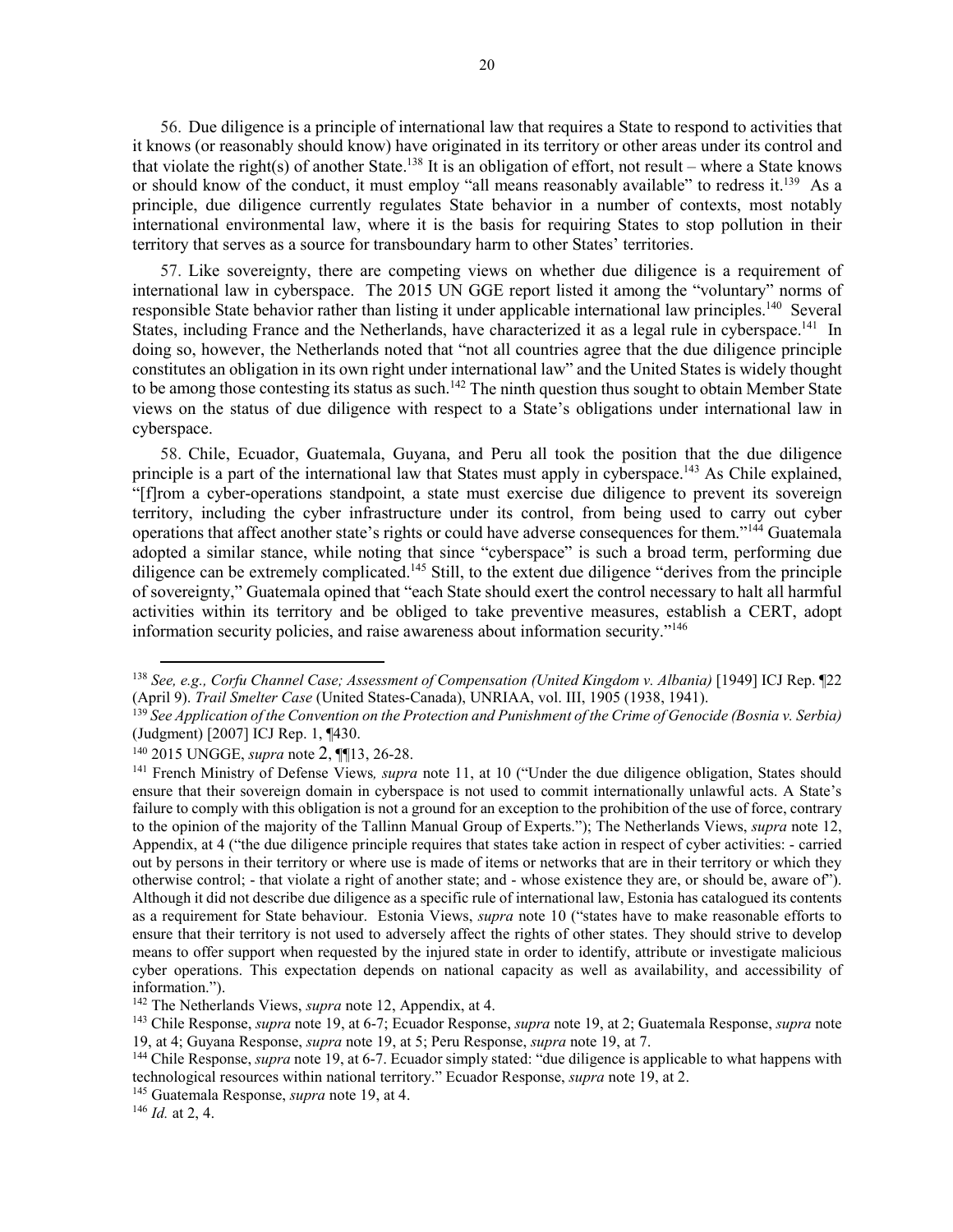59. Bolivia offered a more equivocal response. Without opining one way or another on the legal status of due diligence, it did opine that a State may not be held responsible for a cyber-attack when it lacks technological infrastructure to control a non-State actor.<sup>147</sup> This view could be consistent with having due diligence as an international legal rule for cyber operations as due diligence generally has required States to "know" about the activities in question, which may not be possible for States lacking the requisite technical infrastructure.<sup>148</sup> On the other hand, the inability to "control" cyber activities of which it has knowledge might suggest Bolivia does not accede to the due diligence doctrine in cyberspace. Without further clarification of Bolivia's response, it is difficult to reach a conclusion one way or another.

60. Similarly, prior public U.S. statements have not addressed the international legal status of due diligence directly. It is notable, however, that the United States has tended to describe any obligations to respond to requests for assistance in non-binding terms.<sup>149</sup> The lack of any public U.S. endorsement of due diligence as a legal rule in either the GGE context or elsewhere may be indicative of U.S. doubts as to its legal status.

#### *Question 10: Are there other rules of international law that your government believes are important to highlight in assessing the regulation of cyber operations by States or actors for which a State is internationally responsible?*

61. The final, tenth, question invited States to identify additional areas of international law on which the Committee should focus improving transparency in the cyber context. Responses focused on different issues. Bolivia called for more attention to protecting people's "fundamental rights" wherever they operate, including in cyberspace.150 Several other responses focused on cybercrime, particularly the Council of Europe's Budapest Convention.151 Others emphasized the contributions of the *Tallinn Manuals*. 152

62. Two States – Ecuador and Guyana indicated that there may be a need for new international law in the cyber context. Ecuador emphasized establishing how "to regulate attacks against military and/or civilian targets that affect the huge sections of the population, such as the case of critical infrastructure, hospitals, public transportation, and other infrastructure affecting state security."<sup>153</sup> Guyana suggested that "it might be prudent to have a set of international law principles that are tailored to the special nature of cyberspace," noting that existing legal principles were developed for a different time and context.154

\* \* \*

63. With the Committee's approval, I would propose publication of my report (and the responses) so that States, both inside the region and across the globe may benefit from the positions and views expressed herein. It would also be an opportunity to seek additional views from States that have yet to respond to the questionnaire.

<sup>&</sup>lt;sup>147</sup> Bolivia Response, *supra* not[e 19,](#page-3-0) at 3-7.<br><sup>148</sup> See *Tallinn 2.0, supra* note 14, at 40.

<sup>&</sup>lt;sup>149</sup> 2014 US GGE Submission, *supra* note [7,](#page-1-0) at 739 ("A State *should* cooperate, in a manner consistent with domestic law and International obligations, with requests for assistance from other States in investigating cybercrimes, collecting electronic evidence, and mitigating malicious cyber activity from its territory."). <sup>150</sup> Bolivia Response, *supra* not[e 19,](#page-3-0) at 6-7.

<sup>151</sup> Guatemala Response, *supra* note [19,](#page-3-0) at 4; Bolivia Response, *supra* not[e 19,](#page-3-0) at 6-7.

<sup>152</sup> Costa Rica Response, *supra* not[e 19,](#page-3-0) at 2 (emphasizing Costa Rican interest in joining the Budapest Convention); Guatemala Response, *supra* note [19,](#page-3-0) at 4 (citing the Budapest Convention). 153 Ecuador Response, *supra* note [19,](#page-3-0) at 3.

<sup>&</sup>lt;sup>154</sup> Guyana Response, *supra* not[e 19,](#page-3-0) at 5-6 (emphasizing anonymity as a particular challenge to applying existing law).